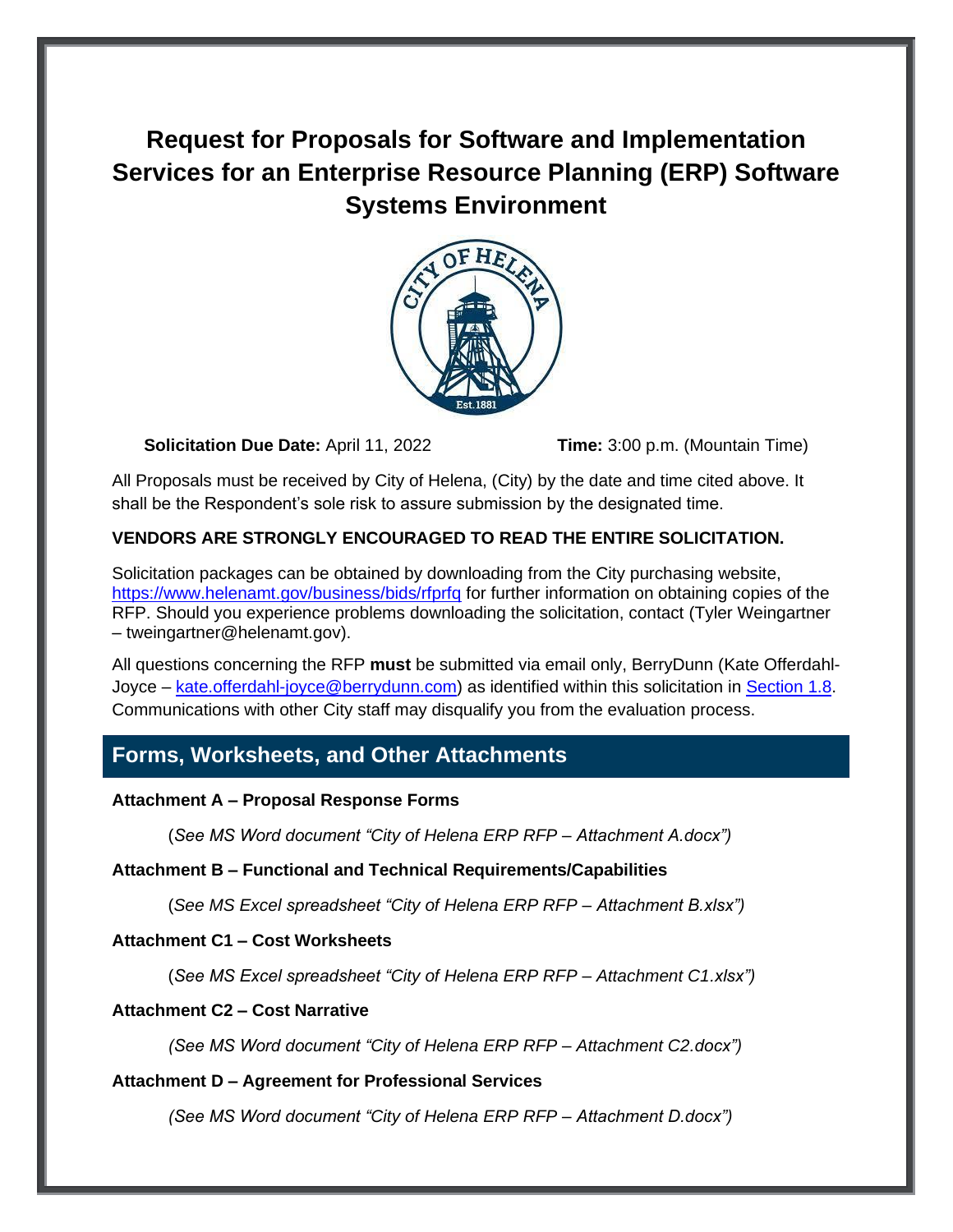

| <b>Section</b> |                                                                               | Page |
|----------------|-------------------------------------------------------------------------------|------|
|                |                                                                               |      |
| 1              |                                                                               |      |
| 1.1            |                                                                               |      |
| 1.2            |                                                                               |      |
| 1.3            |                                                                               |      |
| 1.4            |                                                                               |      |
| 1.5            |                                                                               |      |
| 1.6            |                                                                               |      |
| 1.7            |                                                                               |      |
| 1.8            |                                                                               |      |
| 1.9            |                                                                               |      |
| 1.10           |                                                                               |      |
| 1.11           |                                                                               |      |
| $\mathbf{2}$   |                                                                               |      |
| 2.1            |                                                                               |      |
| 2.2            | Alternate Proposals, Partnerships and Proposers of Subsets of Functionality14 |      |
| 2.3            |                                                                               |      |
| 2.4            |                                                                               |      |
| 2.5            |                                                                               |      |
| 2.6            |                                                                               |      |
| 2.7            |                                                                               |      |
| 2.8            |                                                                               |      |
| 2.9            |                                                                               |      |
| 2.10           |                                                                               |      |
| 2.11           |                                                                               |      |
| 2.12           |                                                                               |      |
| 3              |                                                                               |      |
| 3.1            |                                                                               |      |
| 3.2            |                                                                               |      |
| 3.3            |                                                                               |      |
| 3.4            |                                                                               |      |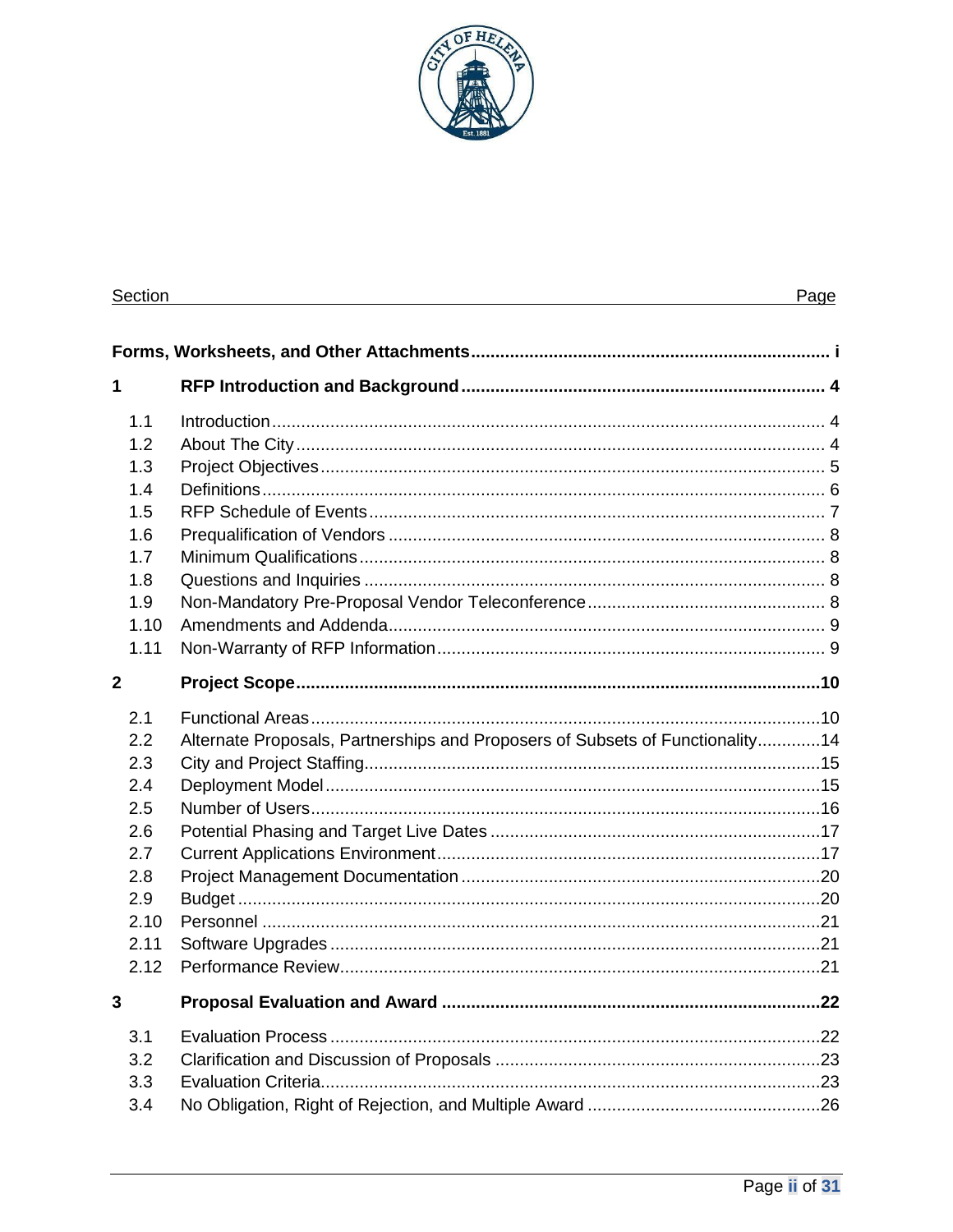

| 3.5 |  |
|-----|--|
| 3.6 |  |
| 3.7 |  |
| 3.8 |  |
| 3.9 |  |
| 4   |  |
| 4.1 |  |
| 4.2 |  |
| 4.3 |  |
| 4.4 |  |
| 4.5 |  |
| 4.6 |  |
| 4.7 |  |
| 4.8 |  |
|     |  |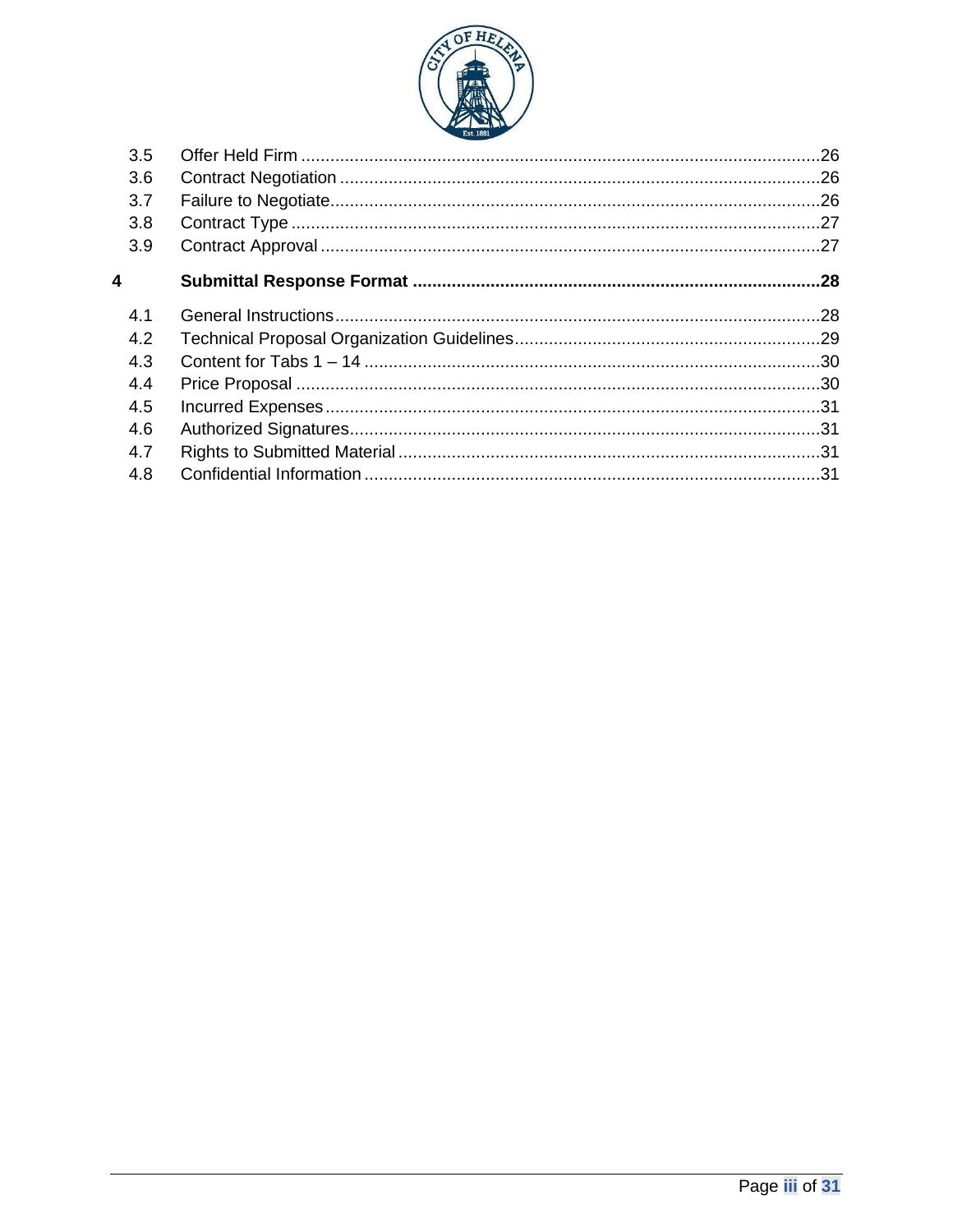

# <span id="page-3-0"></span>1 **RFP Introduction and Background**

### <span id="page-3-1"></span>**1.1 Introduction**

The City of Helena (City) is soliciting Proposals from Respondents capable of satisfying the needs for consulting services to implement a new software systems environment to address the City's needs related to Enterprise Resource Planning (ERP).

In addition to soliciting written responses, this document provides information to assist Respondents in preparing their responses, and facilitates the subsequent evaluation and comparison process. In that regard, this RFP:

- Provides information essential to soliciting meaningful recommendations and realistic commitments from the Respondents
- Specifies the desired format and content of Proposals in response to this RFP
- Outlines the City's evaluation and selection procedures
- Establishes a schedule for the preparation and submission of Proposals in response to this RFP

This RFP and the selected Proposal in response to this RFP will be incorporated into the contract resulting from this solicitation.

# <span id="page-3-2"></span>**1.2 About The City**

Founded in 1864, Helena is the State Capital of Montana and the county seat of Lewis and Clark County and is named the "Queen City of the Rockies". It has a Commission-City manager form of government and is situated in Southwest Montana surrounded by majestic mountains. Helena boasts grand architecture, numerous museums, historic sites, a regional airport, shopping and farmers markets, art galleries, microbreweries, restaurants, local music and performing arts, and over seventy miles of trail systems for hiking and biking.

Healthcare, education, and government-related jobs are the primary employers in Helena however, the City also acts as a trade center for agriculture, livestock, and mining enterprises. The City has a history of economic stability with low unemployment compared with the rest of the state.

Helena has an estimated population of 31,500 people but serves a much larger trade area of about 75,000. The larger trade area relies on Helena for employment, professional services, retail goods and entertainment.

The City provides a full range of services including public safety police and fire protection and prevention, municipal court services; public works engineering services, water and wastewater utilities, solid waste disposal, and recycling services; community development planning, zoning, permitting, and building activities; transportation systems including parking, traffic signal, street, roadway and sidewalk construction and maintenance, and operating a vast public transit system. In addition, the City operates and maintains growing open land, parks and recreation programs including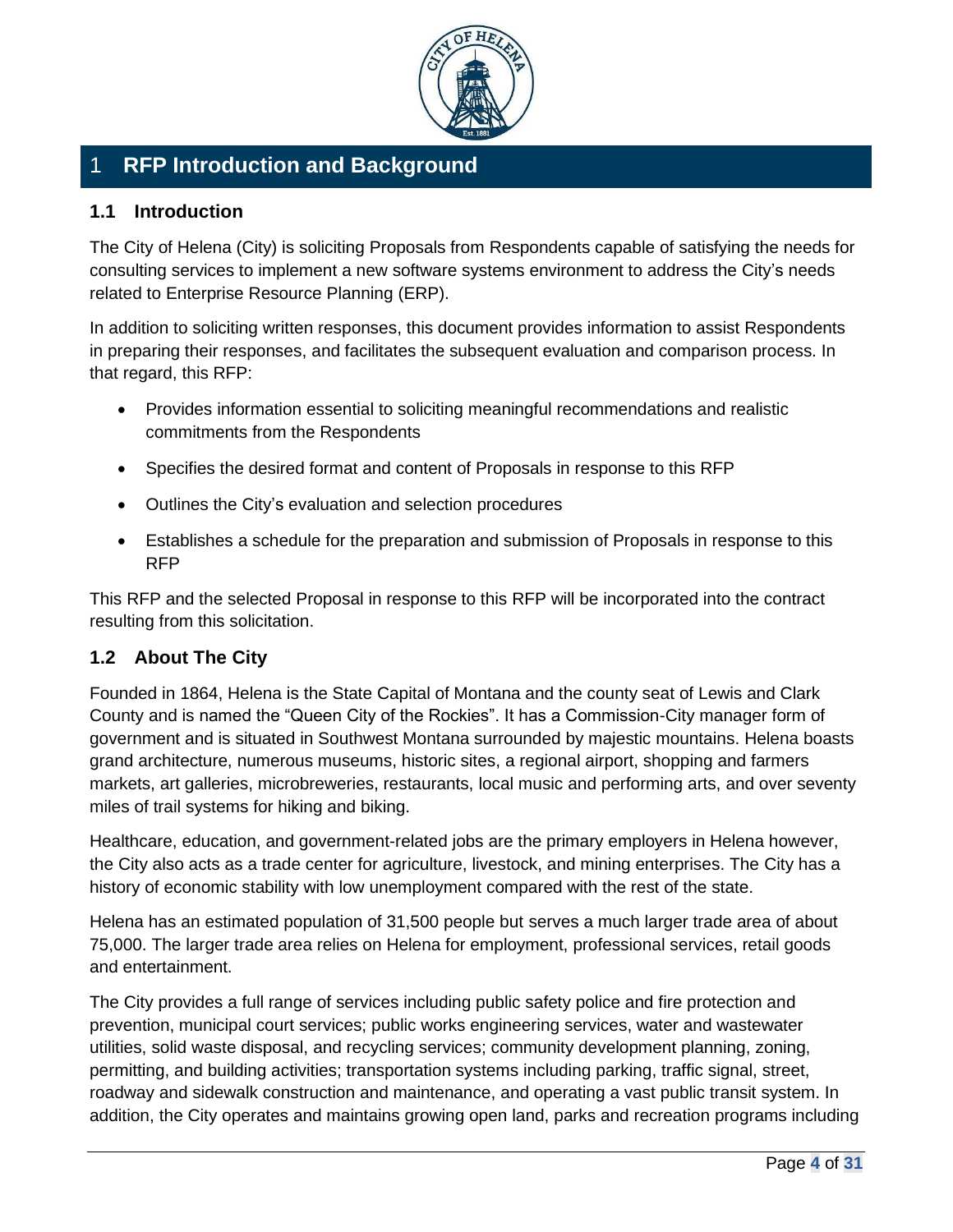

a City-owned golf course, public swimming pool, civic center, tennis & pickleball courts, skateboard park, bike park, and an outdoor skating rink.

Helena employs over 400 full, part-time and seasonal employees with an annual operating and capital budget of approximately \$95 million. Employees are located at multiple locations.

The City of Helena is a public agency and subject to the public records laws of the State of Montana. Any information provided in response to this RFP may be public information and may subject to public disclosure if requested through a written public request.

The following table contains statistics related to the City. These statistics are estimates and are provided for planning purposes only. Additional information has been provided in [Table 04: Functional](#page-9-2)  [Area Statistics.](#page-9-2)

| No.          | Area                                | <b>Statistic</b>                                                                                                         |
|--------------|-------------------------------------|--------------------------------------------------------------------------------------------------------------------------|
| 1            | <b>Operating and Capital Budget</b> | Approx. \$95,000,000                                                                                                     |
| $\mathbf{2}$ | <b>Population Served</b>            | Approx. 31,500                                                                                                           |
| 3            | Total FTEs (FY2020)                 | 315.78 FTE (Permanent Full and<br>Part-Time Employees - excludes<br>seasonal and temporary<br>employees)<br>150 Seasonal |
| 4            | Fiscal Year                         | July $1 -$ June 30                                                                                                       |

#### **Table 01: Statistics**

# <span id="page-4-0"></span>**1.3 Project Objectives**

The overall goal of this project is to take advantage of the newest technology and harness efficiencies by reviewing business processes or implementing technology to enhance existing business processes performed by City departments. The City is planning to replace its current software systems environment with a new system or combination of software systems, and to adopt systems functionality to support core processes. In doing so, the City seeks to address several challenges in the current environment, and gain future efficiencies, including, but not limited to:

- Many current workflows are manual processes and are completed outside the system with manual efforts. This includes manually directed emails, fillable PDFs through shared folders, or paper forms.
- The current environment lacks key reporting capabilities, making it difficult to monitor metrics and forcing staff to rely on other methods for tracking including the use of custom in-house reporting or MS Excel spreadsheets.
- Duplication and manual entry is causing business inefficiencies. The lack of integration between systems and/or a lack of reporting has resulted in staff entering information in multiple systems to process their daily work.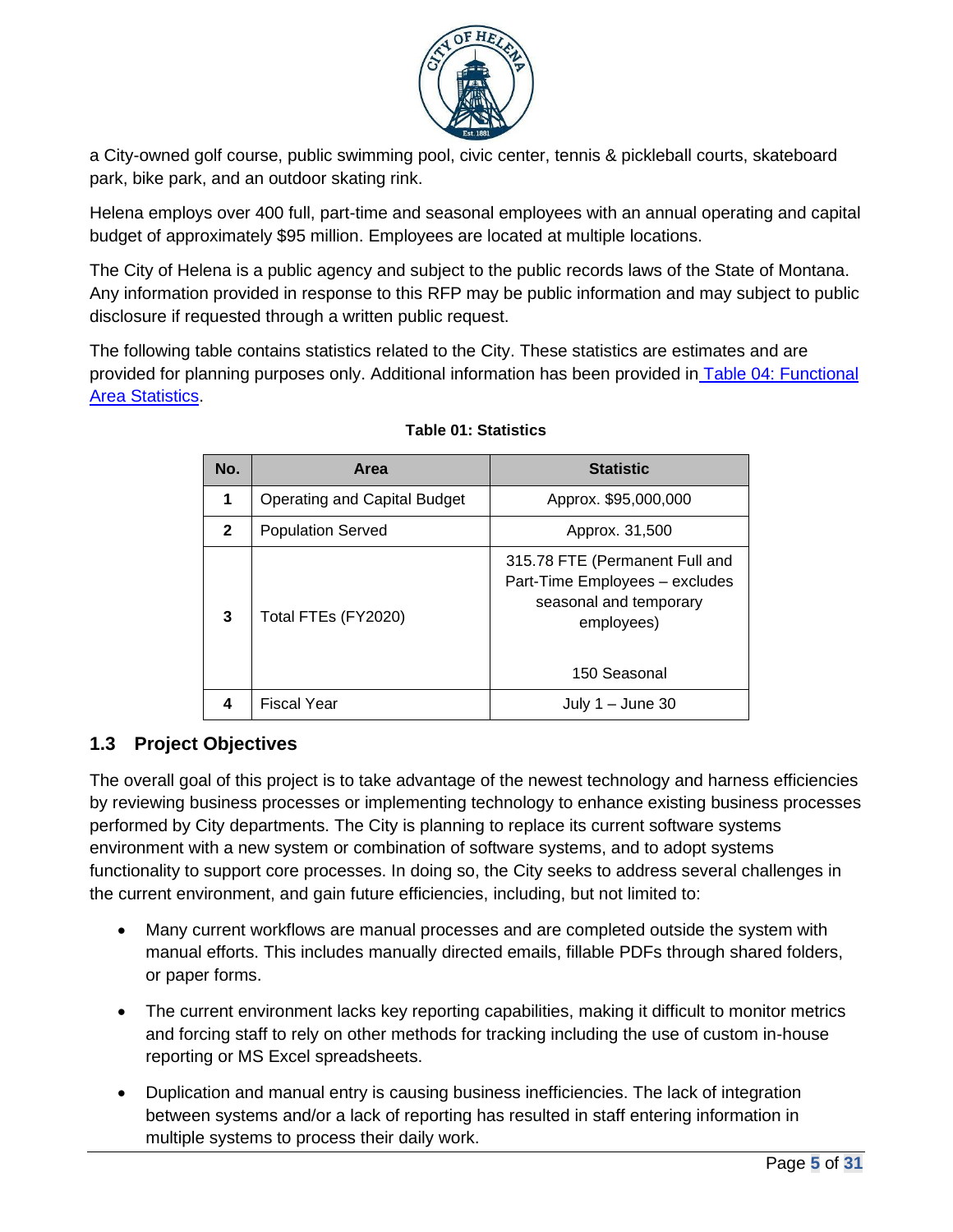

- Signatures are primarily paper based. Processes that require a signature often make approval routings time consuming and cause several delays in multiple City workflows.
- The current environment does not have an integrated document repository. Many files are stored onsite in file cabinets in various offices throughout the City.
- The time-entry process is currently paper-based and spreadsheet-driven. The timesheet process is time sensitive and requires several steps of manual verification that can result in more manual processes (e.g. payroll corrections).
- The system is not intuitive, especially for novice and infrequent users. Staff at all levels of the City report navigating multiple screens to complete tasks and noted the system is difficult to use without extensive training or guidance from other department staff or a background in information technology.
- The current system requires additional subsystems/programs to complete HR and Payroll business processes. MS Excel is required to accomplish job functions and complete business processes. Examples include FMLA tracking and calculations, workers' compensation tracking, garnishment calculations, longevity pay tracking, and overtime time rate calculations.
- The current Chart of Accounts (COA) does not meet the City's reporting and internal needs. The current COA structure is limited and does not have the capacity to expand to meet the internal and external reporting needs of the City.
- The City does not currently offer electronic self-service options to employees. Employees do not have access to options such as electronic pay stubs, tax statements, or online benefit enrollment.

In order to address these challenges and others, the City has initiated a project to adequately plan for, select, and implement a replacement software systems environment. Section 2.0 – [Project Scope,](#page-9-0) outlines the features and functionality desired in a future system(s), as well as the professional services necessary to implement that system(s).

# <span id="page-5-0"></span>**1.4 Definitions**

In order to simplify the language throughout this RFP, the following definitions shall apply:

ADDENDA – Written instruments issued by the City prior to the date for receipt of Proposals that modify or interpret the RFP documents by addition, deletions, clarification, or corrections.

CITY – City of Helena, MT.

CITY EVALUATION COMMITTEE – The team of City staff that will participate in the review, evaluation, and scoring of proposals and subsequent evaluation processes, including demonstrations and reference checks.

CITY PROJECT MANAGER – The person designated by the City to be the City Project Manager assigned to act on behalf of the City during the term of the resulting Contract.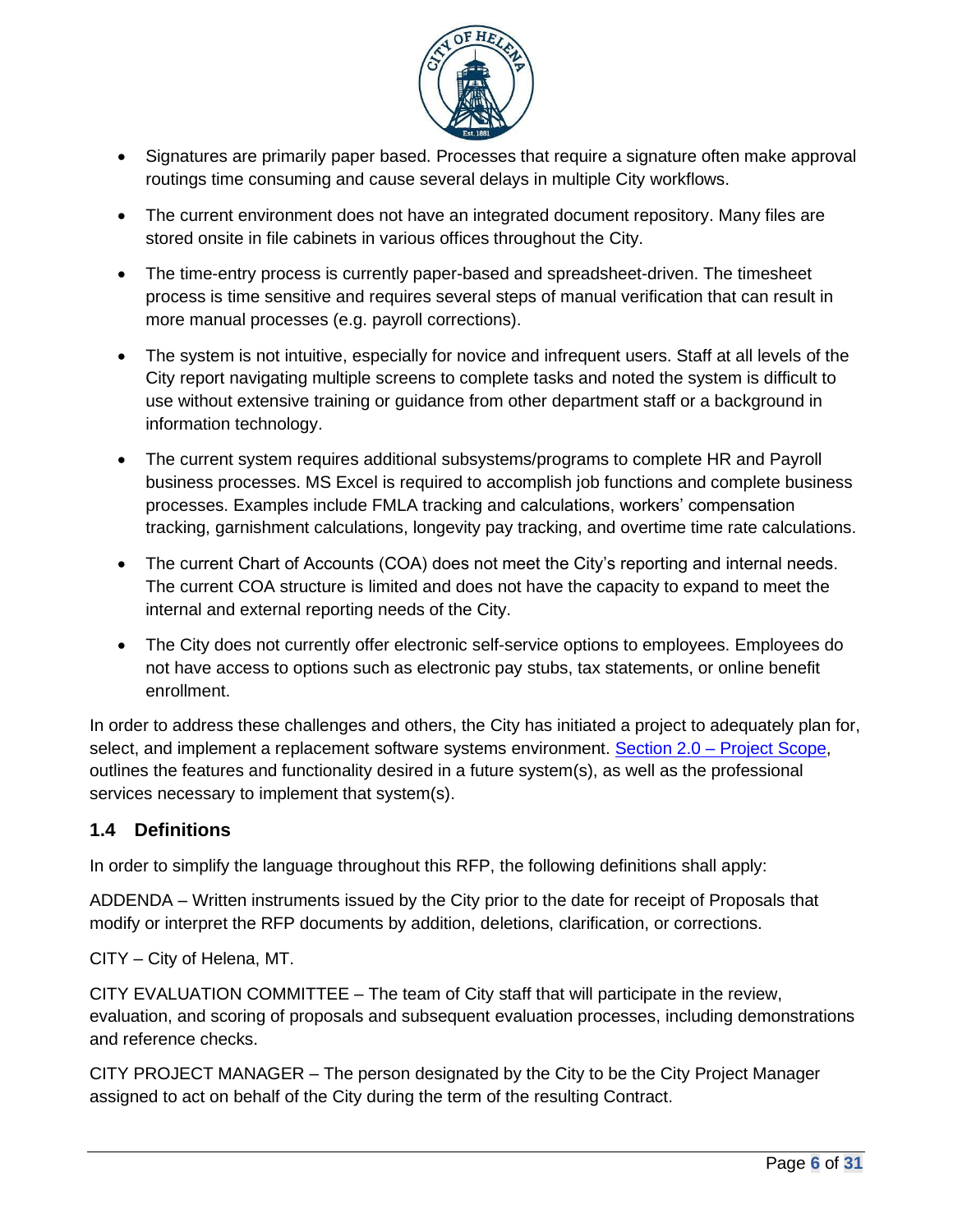

SELECTED RESPONDENT– The Respondent/Proposer that may be awarded a contract to provide software system(s) and professional services to implement the ERP System for the City.

DAYS – Means calendar days unless otherwise specified.

ENTERPRISE RESOURCE PLANNING SYSTEM (ERP) – Means the financial management and human resource information software system that is described in this RFP and in the Attachments hereto.

PROJECT – The project to configure and implement the ERP System for the City as described in this RFP and in the Attachments hereto.

PROJECT SCOPE – Scope of services to be provided by the Selected Respondent(s).

PROPOSAL – A complete and properly signed Proposal to provide goods, commodities, labor, or services for the sum stated and submitted in accordance with the RFP.

PROPOSER – See "RESPONDENT."

RESPONDENT or PROPOSER or VENDOR – The person, firm, corporation, partnership, or other entity submitting a Proposal on items listed in the RFP documents, and thereby agreeing to meet the specified Contract terms and conditions if awarded the contract.

SERVICES or WORK – All services to be performed by the Selected Respondent to successfully complete the Project to the satisfaction of the City.

SUBCONTRACTOR or SUBCONSULTANT – Any individual, corporation, company, or other entity that contracts to perform work or render services to the Selected Respondent or to another subcontractor as part of the resulting Contract with the City.

VENDOR – See "RESPONDENT."

# <span id="page-6-0"></span>**1.5 RFP Schedule of Events**

The following RFP Schedule of Events represents the best estimate of the schedule the City will follow, which is subject to change at the City's discretion. Vendors are encouraged to hold the demonstration dates listed. If a component of the schedule is accelerated or delayed, it shall be anticipated that the remaining components may also be adjusted by a similar number of days via RFP Addendum prior to the submittal deadline.

| Event                               | <b>Estimated Date</b>     |
|-------------------------------------|---------------------------|
| <b>RFP Published</b>                | February 28, 2022         |
| Pre-Proposal Vendor Teleconference  | March 9, 2022 at 2pm MST  |
| Deadline for Questions From Vendors | March 24, 2022            |
| Deadline for Proposal Submissions   | April 11, 2022 at 3pm MST |
| Shortlist Vendors notified          | Week of April 18, 2022    |

#### <span id="page-6-1"></span>**Table 02: RFP Schedule of Events**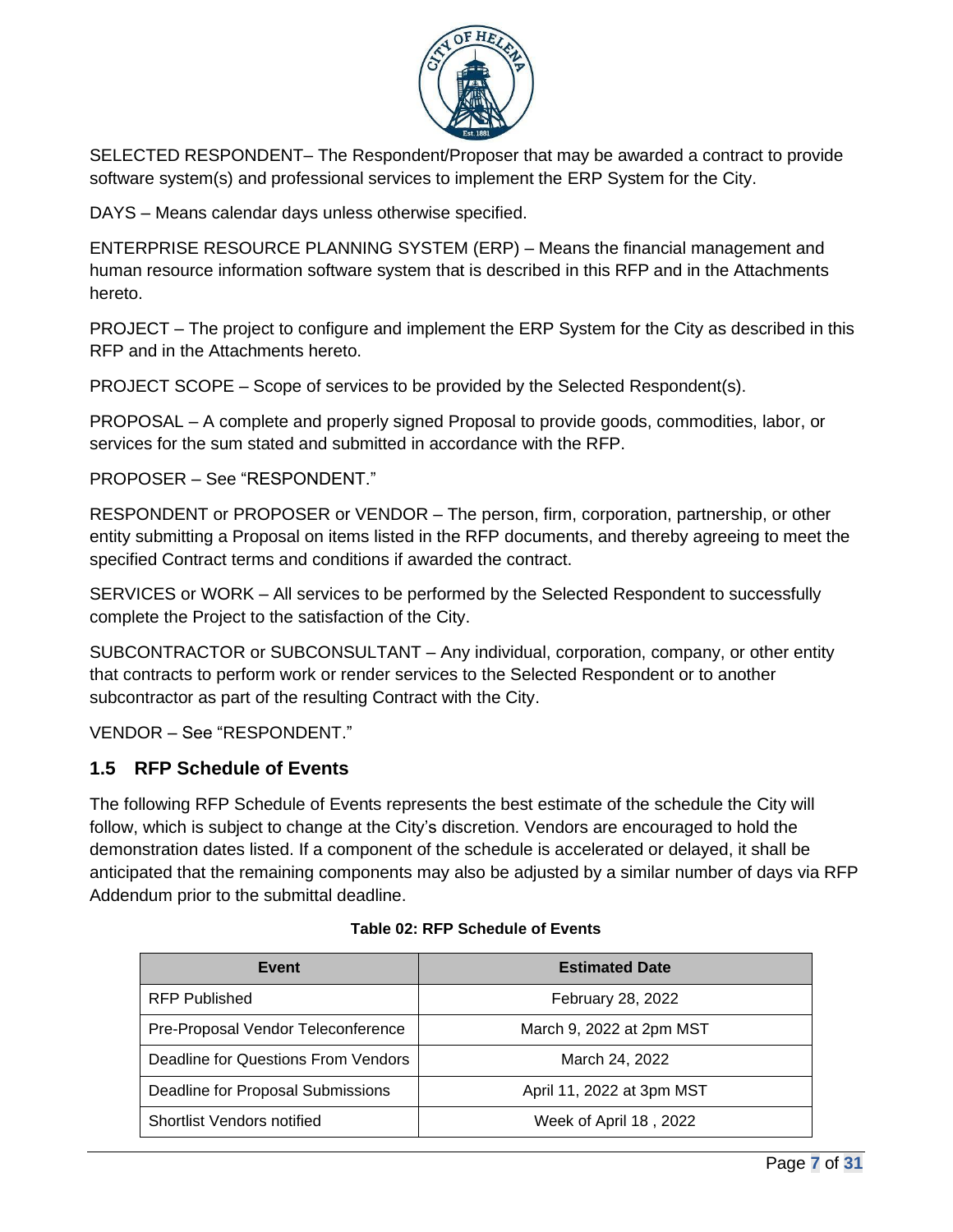

| Event                        | <b>Estimated Date</b> |
|------------------------------|-----------------------|
| <b>Vendor Demonstrations</b> | Week of May 9, 2022   |

### <span id="page-7-1"></span>**1.6 Prequalification of Vendors**

The City has not employed a prequalification process. No Vendors are either prequalified or precluded from responding to this RFP. The City has not engaged in any formal discussions or demonstrations with vendors leading up to the issuance of this RFP.

### <span id="page-7-2"></span>**1.7 Minimum Qualifications**

In order for Proposals to be evaluated and considered for award, Proposals must be deemed responsive to this RFP as determined in the discretion of the City Evaluation Committee. To be deemed responsive, the submitted Proposal documents shall conform in all material respects to the requirements stated in the RFP, and Proposers shall document and validate the capability to fully perform all requirements defined by the RFP. Factors to be considered in connection with a Proposer's capability to fully perform all requirements of the RFP include, and may not be limited to: experience, integrity, reliability, capacity, and other factors required to provide the Services defined by the RFP.

### <span id="page-7-0"></span>**1.8 Questions and Inquiries**

It shall be the responsibility of the Respondents to inquire about any portion of the RFP that is not fully understood or that is susceptible to more than one interpretation [prior to the question period closing.](#page-6-1)

- All questions concerning the RFP **must** be submitted via email only, to the City's consulting partner, BerryDunn (Kate Offerdahl-Joyce – [kate.offerdahl-joyce@berrydunn.com\)](mailto:kate.offerdahl-joyce@berrydunn.com).
- Questions and answers will be issued in accordance with Section 1.10 [Amendments and](#page-8-0)  [Addenda.](#page-8-0)
- Only questions and answers publicly published through Addenda shall be binding.

Respondents shall not contact other City staff with any questions or inquiries. Unauthorized contact with any personnel of the City may be cause for rejection of the Respondent's response. The decision to reject a Proposal is solely that of the City.

### <span id="page-7-3"></span>**1.9 Non-Mandatory Pre-Proposal Vendor Teleconference**

A non-mandatory Pre-Proposal Vendor Teleconference will be held on March 9, 2022 at 2pm Mountain Time.

Vendors that are interested in participating in the Pre-Proposal Vendor Teleconference shall contact BerryDunn in writing [\(kate.offerdahl-joyce@berrydunn.com\)](mailto:kate.offerdahl-joyce@berrydunn.com) to request the teleconference information.

The format of the Pre-Proposal Vendor Teleconference will be an overview presentation of the RFP, its contents, the RFP Schedule of Events, and additional topics. Following the presentation, Vendors will be able to ask questions related to the RFP or the overall process. The City will attempt to answer all questions at that time, but answers provided shall not be binding. Following the Pre-Proposal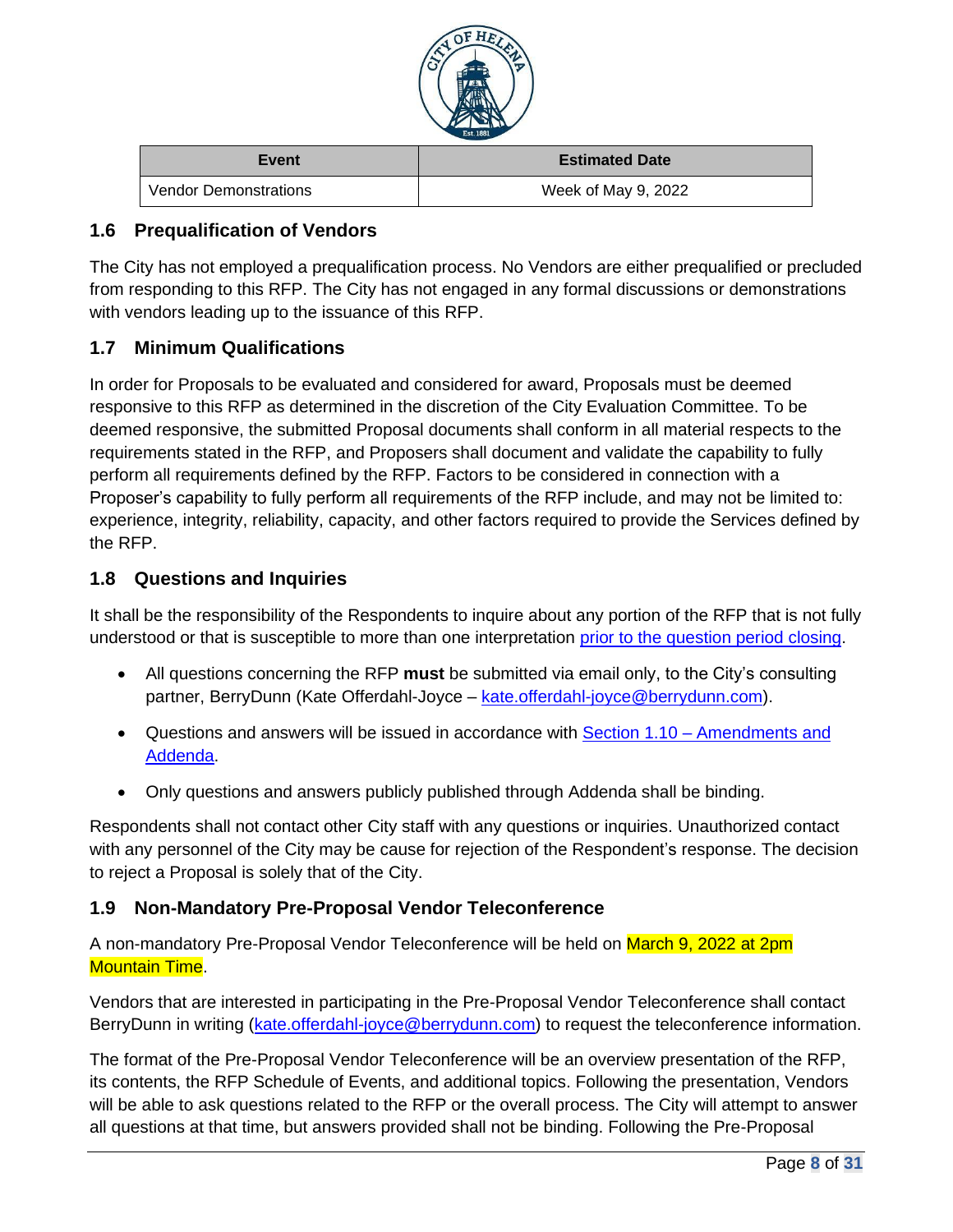

Vendor Teleconference, the City will post online the material questions asked and their respective answers in an addendum.

# <span id="page-8-0"></span>**1.10 Amendments and Addenda**

All clarifications, corrections, or revisions to this RFP will be documented in an addendum, which will be publicly published to the City website. Only questions and answers in an addendum shall be considered as part of the RFP. The City reserves the right to revise the RFP prior to [the deadline for](#page-6-1)  [Proposal submissions.](#page-6-1) Revisions shall be documented in an addendum and publicly published.

The City will attempt to publicly publish periodic addenda on a timely basis between the RFP publishing date and the close of the question period. Vendors are responsible for monitoring the City website for the periodic posting of addenda prior to the submittal due date.

# <span id="page-8-1"></span>**1.11 Non-Warranty of RFP Information**

Due care and diligence has been exercised in the preparation of this RFP and all information herein is believed to be substantially correct. However, the responsibility for determining the full extent of the exposure to risk and verification of all information herein shall rest solely on those parties making Proposals. The City, its representatives, and its agents shall not be responsible for any error or omission in this RFP, nor shall they be responsible for the failure on the part of any Respondents or their representatives to verify the information herein and to determine the full extent of that exposure.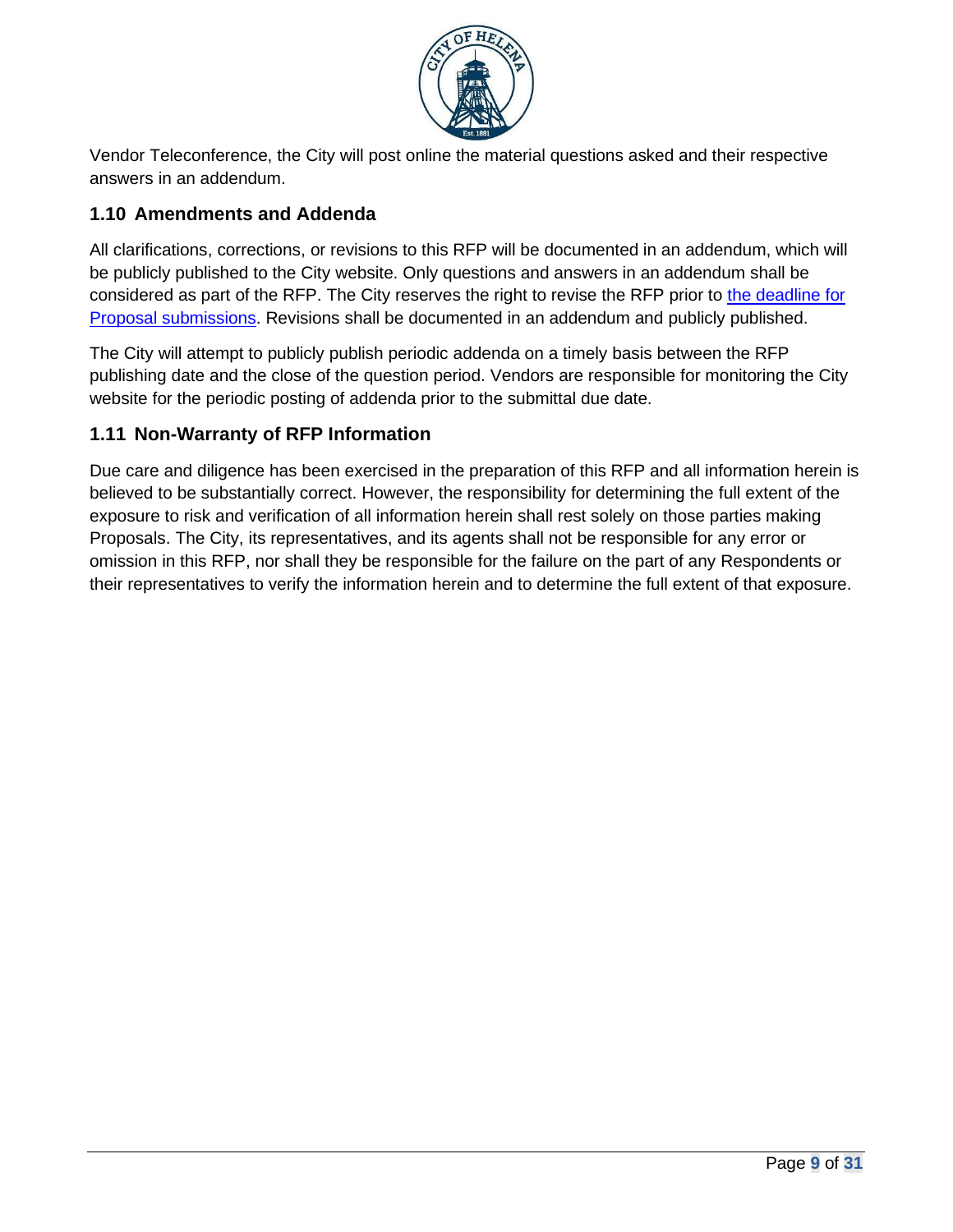

# <span id="page-9-0"></span>2 **Project Scope**

### <span id="page-9-1"></span>**2.1 Functional Areas**

The following table contains the list of functional areas of the desired future systems environment.

| <b>Functional Areas</b> |                                              |     |                                                       |
|-------------------------|----------------------------------------------|-----|-------------------------------------------------------|
| No.                     | <b>Functional Area</b>                       | No. | <b>Functional Area</b>                                |
| 1                       | General Ledger and Financial Reporting       | 7   | Time and Attendance                                   |
| $\mathbf{2}$            | <b>Budget (Capital and Operating)</b>        | 8   | Human Resources: Personnel Management<br>and Benefits |
| 3                       | Purchasing, Requisitions, and Contracts      | 9   | Human Resources: Recruiting                           |
| 4                       | <b>Accounts Payable</b>                      | 10  | <b>Project Accounting and Grant Management</b>        |
| 5                       | <b>Accounts Receivable and Cash Receipts</b> | 11  | <b>Fixed Assets</b>                                   |
| 6                       | Payroll                                      | 12  | Utility Billing                                       |

#### **Table 03: Functional Areas**

The List of Functional and Technical Requirements/Capabilities contained in **Attachment B – Functional and Technical Requirements/Capabilities** contains the detailed functionality the City requires within each functional area in a future systems environment, as well as general and technical system requirements, and data conversion and interface scope.

The following table contains functional statistics of the City. These statistics are estimates and are provided for planning purposes only.

#### **Table 04: Functional Area Statistics**

<span id="page-9-2"></span>

| No. | <b>Functional Area/Metric</b>                 | <b>Statistic</b>                                                                                                          |  |  |
|-----|-----------------------------------------------|---------------------------------------------------------------------------------------------------------------------------|--|--|
| 1   | <b>General Ledger and Financial Reporting</b> |                                                                                                                           |  |  |
|     | Number of Funds                               | 54 Total                                                                                                                  |  |  |
|     |                                               | General (1); Special Revenue (23); Debt Service (2);<br>Capital Improvement (5); Enterprise (17); Internal Service<br>(6) |  |  |
|     | Number of Accounts                            | 5,760                                                                                                                     |  |  |
|     | Number of Journal Entries<br>Annually         | $450 - 500$                                                                                                               |  |  |
|     | <b>Chart of Accounts Structure</b>            | The City's Chart of Accounts (COA) structure is identified<br>below:                                                      |  |  |
|     |                                               | Fund (three characters)<br>$\bullet$                                                                                      |  |  |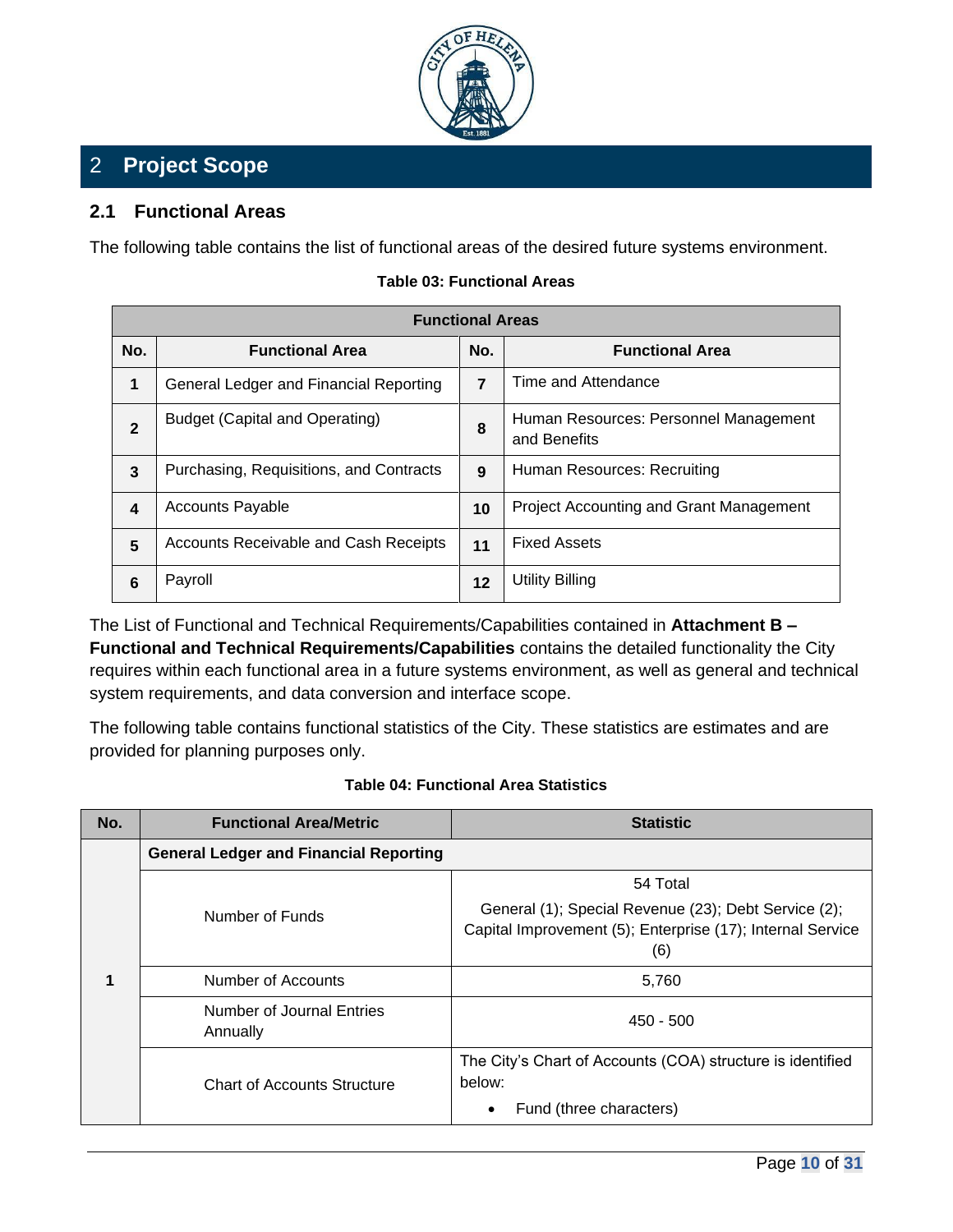

| No.            | <b>Functional Area/Metric</b>                        | <b>Statistic</b>                                                                                                                                                                                                                                                                                                                                                                                                                                                                                                                                                                                                                                                                                                                                                                                                                                                                                                                                                                                     |
|----------------|------------------------------------------------------|------------------------------------------------------------------------------------------------------------------------------------------------------------------------------------------------------------------------------------------------------------------------------------------------------------------------------------------------------------------------------------------------------------------------------------------------------------------------------------------------------------------------------------------------------------------------------------------------------------------------------------------------------------------------------------------------------------------------------------------------------------------------------------------------------------------------------------------------------------------------------------------------------------------------------------------------------------------------------------------------------|
|                |                                                      | Department (four characters)<br>$\bullet$                                                                                                                                                                                                                                                                                                                                                                                                                                                                                                                                                                                                                                                                                                                                                                                                                                                                                                                                                            |
|                |                                                      | Account (three characters)                                                                                                                                                                                                                                                                                                                                                                                                                                                                                                                                                                                                                                                                                                                                                                                                                                                                                                                                                                           |
|                |                                                      | The account structure changed for every<br>$\circ$<br>fund                                                                                                                                                                                                                                                                                                                                                                                                                                                                                                                                                                                                                                                                                                                                                                                                                                                                                                                                           |
|                |                                                      | Specifier (four characters)                                                                                                                                                                                                                                                                                                                                                                                                                                                                                                                                                                                                                                                                                                                                                                                                                                                                                                                                                                          |
|                |                                                      | The first t two characters signify the type<br>$\circ$<br>of expense/revenue (i.e., 10-Payroll, 30-<br>Services)                                                                                                                                                                                                                                                                                                                                                                                                                                                                                                                                                                                                                                                                                                                                                                                                                                                                                     |
|                | <b>Budgeting</b>                                     |                                                                                                                                                                                                                                                                                                                                                                                                                                                                                                                                                                                                                                                                                                                                                                                                                                                                                                                                                                                                      |
| $\overline{2}$ | create a budget for new employee positions.          | Budget Narrative: The annual budget process starts in late August and ends on June 30. Staff set up all<br>the fee changes before the budget is submitted. Finance Department staff pre-populate the operating budget<br>on an MS Excel spreadsheet. Finance Department staff calculate property tax after the initial budget process<br>is finished. Staff create a capital budget and operating budget at the same time. Each department prepares<br>its budget in an MS Excel spreadsheet tab, and Finance Department staff reconcile all budgets on an MS<br>Excel spreadsheet. Finance Department state the most complex piece of the budget is the capital outlay<br>from each department. Staff finalize the final budget process in September. Staff manually record all the<br>budgets in an MS Excel spreadsheet, and staff also prepare employee wages and benefits on an Excel<br>spreadsheet. The Payroll team has a budget module, which has never been used. Finance Department staff |
|                | <b>Operating Budget</b>                              | \$76M                                                                                                                                                                                                                                                                                                                                                                                                                                                                                                                                                                                                                                                                                                                                                                                                                                                                                                                                                                                                |
|                | <b>Capital Budget</b>                                | \$19M                                                                                                                                                                                                                                                                                                                                                                                                                                                                                                                                                                                                                                                                                                                                                                                                                                                                                                                                                                                                |
|                | <b>Procurement</b>                                   |                                                                                                                                                                                                                                                                                                                                                                                                                                                                                                                                                                                                                                                                                                                                                                                                                                                                                                                                                                                                      |
|                | Number of Purchase Orders per<br>Year                | 100                                                                                                                                                                                                                                                                                                                                                                                                                                                                                                                                                                                                                                                                                                                                                                                                                                                                                                                                                                                                  |
| 3              | Number of Blanket Purchase<br>Orders per Year        | $\mathbf 0$                                                                                                                                                                                                                                                                                                                                                                                                                                                                                                                                                                                                                                                                                                                                                                                                                                                                                                                                                                                          |
|                | Number of, RFPs, RFIs, RFQs<br>issued annually       | $10 - 20$                                                                                                                                                                                                                                                                                                                                                                                                                                                                                                                                                                                                                                                                                                                                                                                                                                                                                                                                                                                            |
|                | Number of purchase cards in use                      | Approx. 35                                                                                                                                                                                                                                                                                                                                                                                                                                                                                                                                                                                                                                                                                                                                                                                                                                                                                                                                                                                           |
|                | <b>Accounts Payable</b>                              |                                                                                                                                                                                                                                                                                                                                                                                                                                                                                                                                                                                                                                                                                                                                                                                                                                                                                                                                                                                                      |
|                | Vendor File                                          | Approx. 5,000 Active                                                                                                                                                                                                                                                                                                                                                                                                                                                                                                                                                                                                                                                                                                                                                                                                                                                                                                                                                                                 |
| 4              | Number of Invoices Submitted for<br>Payment per Year | 19,925                                                                                                                                                                                                                                                                                                                                                                                                                                                                                                                                                                                                                                                                                                                                                                                                                                                                                                                                                                                               |
|                | Number of 1099's issued per Year                     | 75-100                                                                                                                                                                                                                                                                                                                                                                                                                                                                                                                                                                                                                                                                                                                                                                                                                                                                                                                                                                                               |
|                | Number of Payments per Year                          | 6,550                                                                                                                                                                                                                                                                                                                                                                                                                                                                                                                                                                                                                                                                                                                                                                                                                                                                                                                                                                                                |
|                | Type of Check Stock                                  | Three part standard/universal blank check form. City of<br>Helena puts all information on the Check.                                                                                                                                                                                                                                                                                                                                                                                                                                                                                                                                                                                                                                                                                                                                                                                                                                                                                                 |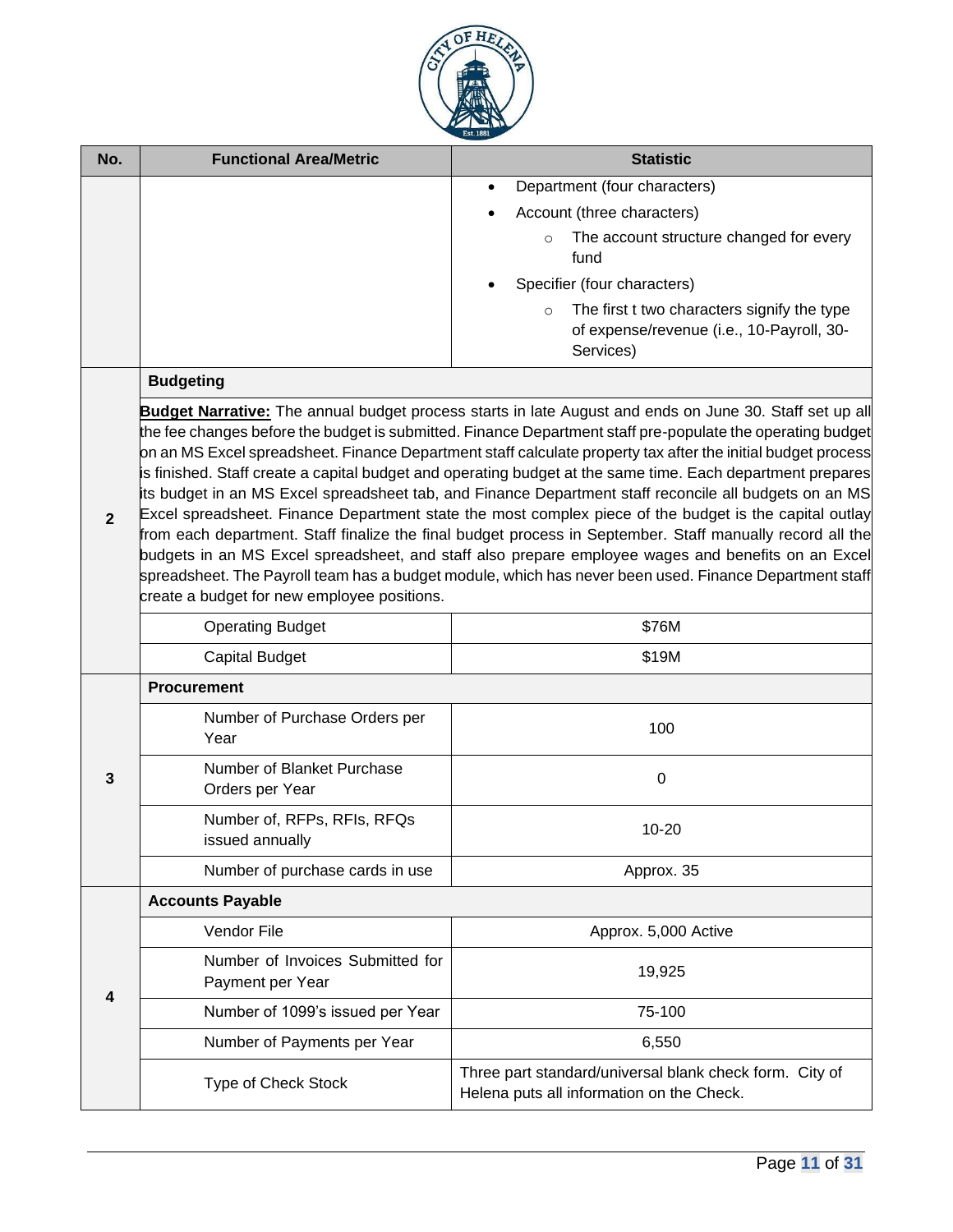

| No.            | <b>Functional Area/Metric</b>                                           | <b>Statistic</b>                                                                                 |
|----------------|-------------------------------------------------------------------------|--------------------------------------------------------------------------------------------------|
|                | Automated Clearing House (ACH)<br>Payments                              | 245                                                                                              |
|                | <b>Accounts Receivable and Cash Receipts</b>                            |                                                                                                  |
| 5              | Number of Invoices/Statements<br>per Year                               | 2042                                                                                             |
|                | <b>Number of Cash Collection Points</b><br>(including all tender types) | 19                                                                                               |
|                | <b>Project Accounting and Grant Management</b>                          |                                                                                                  |
| 6              | <b>Number of Active Grants</b>                                          | 25-30                                                                                            |
|                | Number of Active Projects                                               | 245                                                                                              |
|                | <b>Inventory and Fixed Assets</b>                                       |                                                                                                  |
| $\overline{7}$ | Number of Fixed Assets                                                  | 2003                                                                                             |
|                | <b>Fixed Assets Threshold</b>                                           | \$5,000                                                                                          |
|                | Human Resources, Personnel Management, and Benefits Administration      |                                                                                                  |
|                | Total Full-time Equivalents (FTE)                                       | FY22-315.78                                                                                      |
|                | Number of Full-Time Employees                                           | 295                                                                                              |
|                | Number of Part-Time Employees                                           | 73                                                                                               |
|                | Number of Seasonal Employees                                            | Approx. 150 per year                                                                             |
|                | Number of Applicants per Year                                           | 965                                                                                              |
|                |                                                                         | Helena Fire Department - International<br>$1_{\cdot}$<br>Association of Firefighters Local # 448 |
|                | Labor Unions/Bargaining Units                                           | 2. Helena Police Department - Helena Police<br><b>Protective Association</b>                     |
| 8              |                                                                         | 3. Support Services Division - Dispatch                                                          |
|                |                                                                         | Support Services Division - Records<br>4.                                                        |
|                | Number of Benefit Plans                                                 | 17                                                                                               |
|                | Open Enrollment Period                                                  | May 15 - June 15                                                                                 |
|                | Included in totals above:<br>Number of Sworn Fire Employees             | 36                                                                                               |
|                | Number of Non-Sworn Fire                                                |                                                                                                  |
|                | Employees                                                               | $\overline{7}$                                                                                   |
|                | Number of Sworn Police<br>Employees                                     | 39                                                                                               |
|                | Number of Non-Sworn Police<br>Employees                                 | 19 (does not include dispatch or records)                                                        |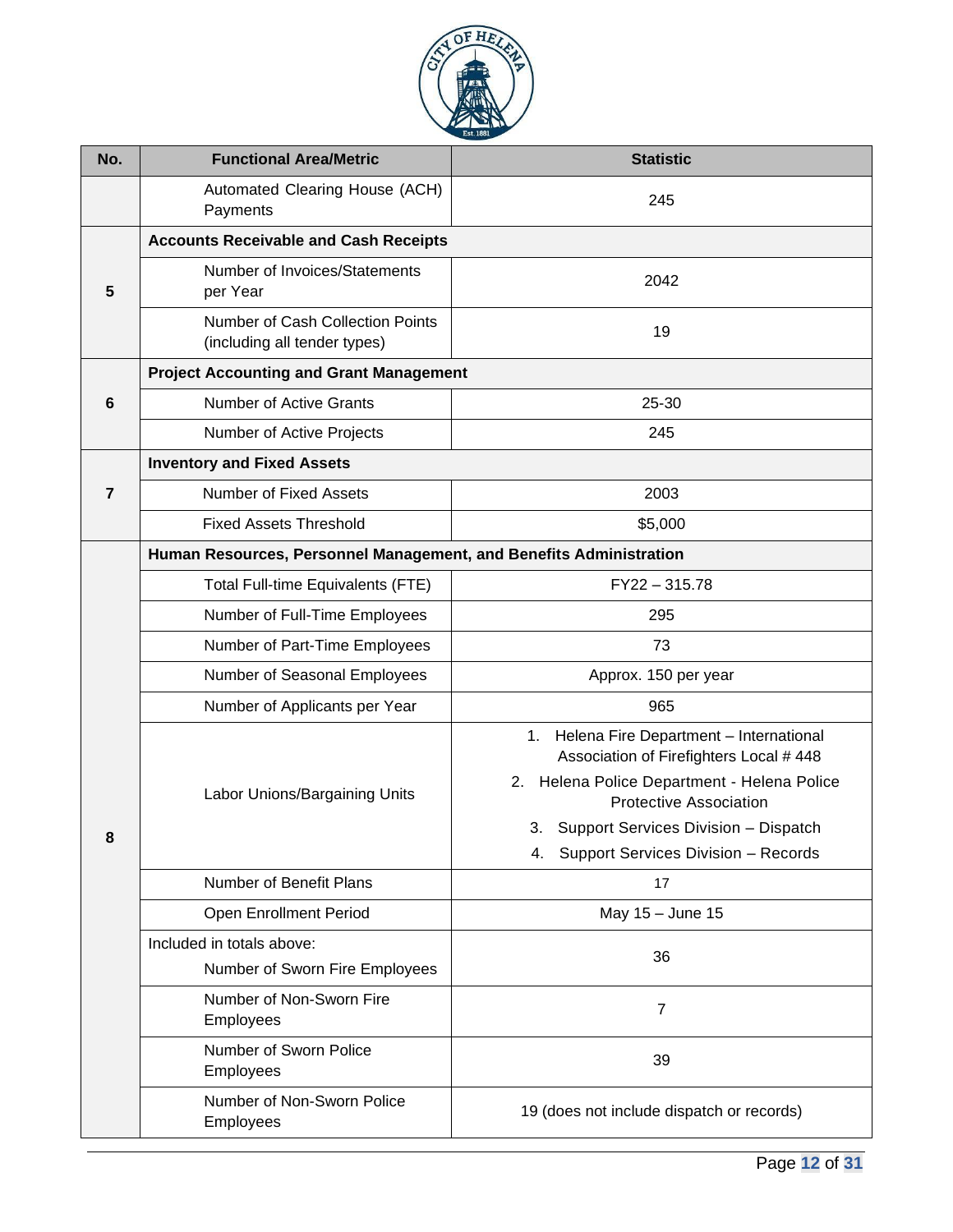

| No.                 | <b>Functional Area/Metric</b><br><b>Statistic</b>                                                                                                                                                                                                                                                                                                                                                                                                                                                                                                                                                                                                                                                                                                                                                                                                                                                                                                                                                                                                                                         |                                                                                                  |  |  |
|---------------------|-------------------------------------------------------------------------------------------------------------------------------------------------------------------------------------------------------------------------------------------------------------------------------------------------------------------------------------------------------------------------------------------------------------------------------------------------------------------------------------------------------------------------------------------------------------------------------------------------------------------------------------------------------------------------------------------------------------------------------------------------------------------------------------------------------------------------------------------------------------------------------------------------------------------------------------------------------------------------------------------------------------------------------------------------------------------------------------------|--------------------------------------------------------------------------------------------------|--|--|
|                     | <b>Time and Attendance</b>                                                                                                                                                                                                                                                                                                                                                                                                                                                                                                                                                                                                                                                                                                                                                                                                                                                                                                                                                                                                                                                                |                                                                                                  |  |  |
| 9                   | Time Tracking Narrative: The City's time-entry process begins at the department level with an Excel-<br>created timesheet that is department or division specific. Employees are provided with the time-entry<br>spreadsheet that allows them to enter their time under the designated hour codes. Employees then print<br>out the spreadsheet, sign, and provide the document to their supervisor for review and signature.<br>Employee time submission and supervisor approval is due the Friday before payroll for most departments<br>but some departments, like Police, have until Monday. Employees estimate their time for Friday<br>submission and additional time adjustments are made by departments if an employee works Saturday<br>or Sunday. All employees use the Excel timesheet but some divisions utilize scheduling tools to assist<br>with the employee time entry. For example, Pool utilizes When I Work, Golf's restaurant uses HomeBase<br>(and is the only location with a time clock), Police uses Schedule Anywhere, and Fire utilizes Emergency<br>Reporting. |                                                                                                  |  |  |
|                     | Number of employees to use time<br>clocks (future)                                                                                                                                                                                                                                                                                                                                                                                                                                                                                                                                                                                                                                                                                                                                                                                                                                                                                                                                                                                                                                        | Approximately 120 Seasonal Employees                                                             |  |  |
|                     | Departments to use scheduling<br>functionality (future)                                                                                                                                                                                                                                                                                                                                                                                                                                                                                                                                                                                                                                                                                                                                                                                                                                                                                                                                                                                                                                   | Approximately 5 (Public Works, Transportation, Parks &<br>Rec, Police/Dispatch, Facilities)      |  |  |
|                     | Number of employees to use<br>advanced scheduling (e.g.<br>shift<br>swaps, minimum coverages)                                                                                                                                                                                                                                                                                                                                                                                                                                                                                                                                                                                                                                                                                                                                                                                                                                                                                                                                                                                             | Approximately 120                                                                                |  |  |
|                     | <b>Payroll and Compensation</b>                                                                                                                                                                                                                                                                                                                                                                                                                                                                                                                                                                                                                                                                                                                                                                                                                                                                                                                                                                                                                                                           |                                                                                                  |  |  |
|                     | Number of W2's per Year                                                                                                                                                                                                                                                                                                                                                                                                                                                                                                                                                                                                                                                                                                                                                                                                                                                                                                                                                                                                                                                                   | Approximately 582                                                                                |  |  |
| 10                  | Pay Frequency                                                                                                                                                                                                                                                                                                                                                                                                                                                                                                                                                                                                                                                                                                                                                                                                                                                                                                                                                                                                                                                                             | <b>Biweekly</b>                                                                                  |  |  |
|                     | <b>Payment Methods</b>                                                                                                                                                                                                                                                                                                                                                                                                                                                                                                                                                                                                                                                                                                                                                                                                                                                                                                                                                                                                                                                                    | Most employees receive direct deposit, but about 35<br>employees request to receive paper checks |  |  |
|                     | <b>Utility Billing</b>                                                                                                                                                                                                                                                                                                                                                                                                                                                                                                                                                                                                                                                                                                                                                                                                                                                                                                                                                                                                                                                                    |                                                                                                  |  |  |
|                     | <b>Water Customers</b>                                                                                                                                                                                                                                                                                                                                                                                                                                                                                                                                                                                                                                                                                                                                                                                                                                                                                                                                                                                                                                                                    | Approximately 12,719                                                                             |  |  |
|                     | Solid Waste Refuse Collected                                                                                                                                                                                                                                                                                                                                                                                                                                                                                                                                                                                                                                                                                                                                                                                                                                                                                                                                                                                                                                                              | 112 Tons per day                                                                                 |  |  |
| 11                  | Average Delinquent Bills per<br>Month                                                                                                                                                                                                                                                                                                                                                                                                                                                                                                                                                                                                                                                                                                                                                                                                                                                                                                                                                                                                                                                     | $400 - 600$                                                                                      |  |  |
|                     | read once a month and the City bills a month behind. Water is billed on actual usage.                                                                                                                                                                                                                                                                                                                                                                                                                                                                                                                                                                                                                                                                                                                                                                                                                                                                                                                                                                                                     | Water and wastewater services are billed to the landowner on a monthly basis. Water meters are   |  |  |
| <b>Useful Links</b> |                                                                                                                                                                                                                                                                                                                                                                                                                                                                                                                                                                                                                                                                                                                                                                                                                                                                                                                                                                                                                                                                                           |                                                                                                  |  |  |
|                     | Annual Comprehensive Financial Report:<br>https://www.helenamt.gov/fileadmin/user_upload/2020_AFR_FINAL.pdf                                                                                                                                                                                                                                                                                                                                                                                                                                                                                                                                                                                                                                                                                                                                                                                                                                                                                                                                                                               |                                                                                                  |  |  |
|                     | FY22 Operating Budget:<br>https://www.helenamt.gov/fileadmin/user_upload/FY22_CompleteBudgetDoc_Final.pdf                                                                                                                                                                                                                                                                                                                                                                                                                                                                                                                                                                                                                                                                                                                                                                                                                                                                                                                                                                                 |                                                                                                  |  |  |
|                     | City Job Opportunities: https://www.helenamt.gov/government/departments/human-resources/employment                                                                                                                                                                                                                                                                                                                                                                                                                                                                                                                                                                                                                                                                                                                                                                                                                                                                                                                                                                                        |                                                                                                  |  |  |
| ٠                   | Position Descriptions: https://www.helenamt.gov/government/departments/human-resources/position-<br>descriptions                                                                                                                                                                                                                                                                                                                                                                                                                                                                                                                                                                                                                                                                                                                                                                                                                                                                                                                                                                          |                                                                                                  |  |  |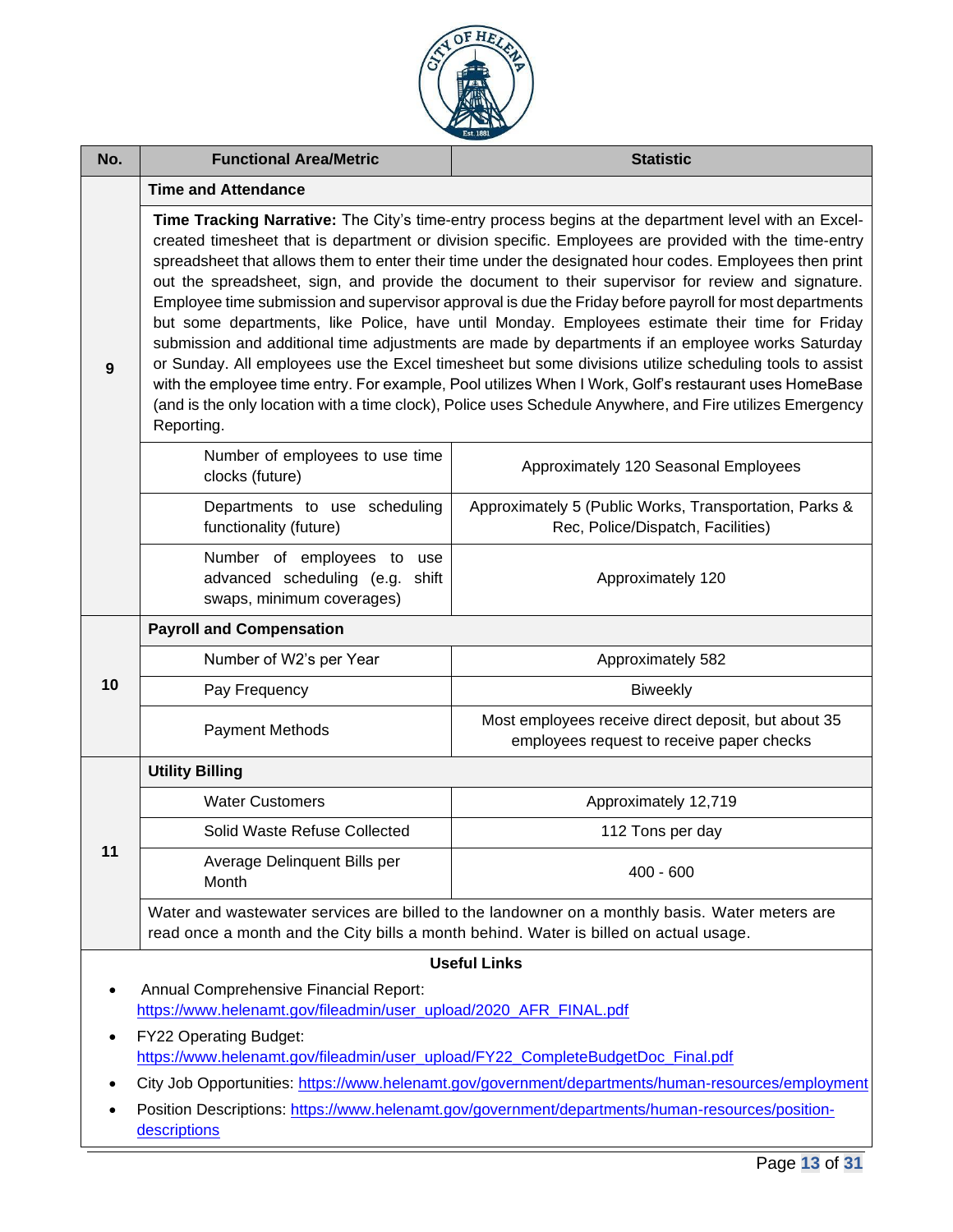

# <span id="page-13-0"></span>**2.2 Alternate Proposals, Partnerships and Proposers of Subsets of Functionality**

#### **Alternate Proposals:**

- Respondents may submit alternate Proposals for evaluation.
- Proposers may submit multiple Proposals for evaluation. For example, if a Proposer offers one or more "branded" products that may meet the needs of the City they are encouraged to separately propose each software package for consideration.
- Software companies that deliver their solution through one or more consulting firms (system integrators) are also allowed to submit more than one Proposal for consideration through differing consulting firms.
- A separate Proposal package submitted in accordance with Section 4 is required in order for the City to accurately evaluate each Proposal independent of the other.

#### **Partnerships:**

Respondents are encouraged to establish partnership relationships to fully provide all requirements defined by the RFP.

- Respondents engaged in a partnership relationship shall submit a single proposal in response to this RFP.
- Partnership relationships shall be clearly defined by proposal responses. Such definition shall identify the entity in the partnership relationship deemed to be the Prime Vendor. In the event a proposal that presents a partnership is selected, it is expected that a single contract be executed between the City and the Prime Vendor, and the Prime Vendor be responsible for any contractual relationship with the proposed partner(s).
- Each Vendor engaged in the partnership shall respond to any and all applicable portions of this RFP that relate to the work that will be performed, or the capabilities provided. For example, each Vendor shall provide references, and each Vendor shall respond to the Company Background and History questions.

### **Proposers of Subsets of Functionality:**

As part of this process the City will be allowing Respondents to submit point solutions (best of breed), and encourages Respondents to participate in this process in order to consider and evaluate a range of marketplace offerings.

- The City is willing to consider best-of-breed solutions ("point" solutions), specifically for systems that address core financial management and human capital management in one solution, or systems that address utility billing as a standalone solution.
- The City has a preference on software solutions that provide for the highest level of fit, and facilitate the exchange of information between any disparate systems.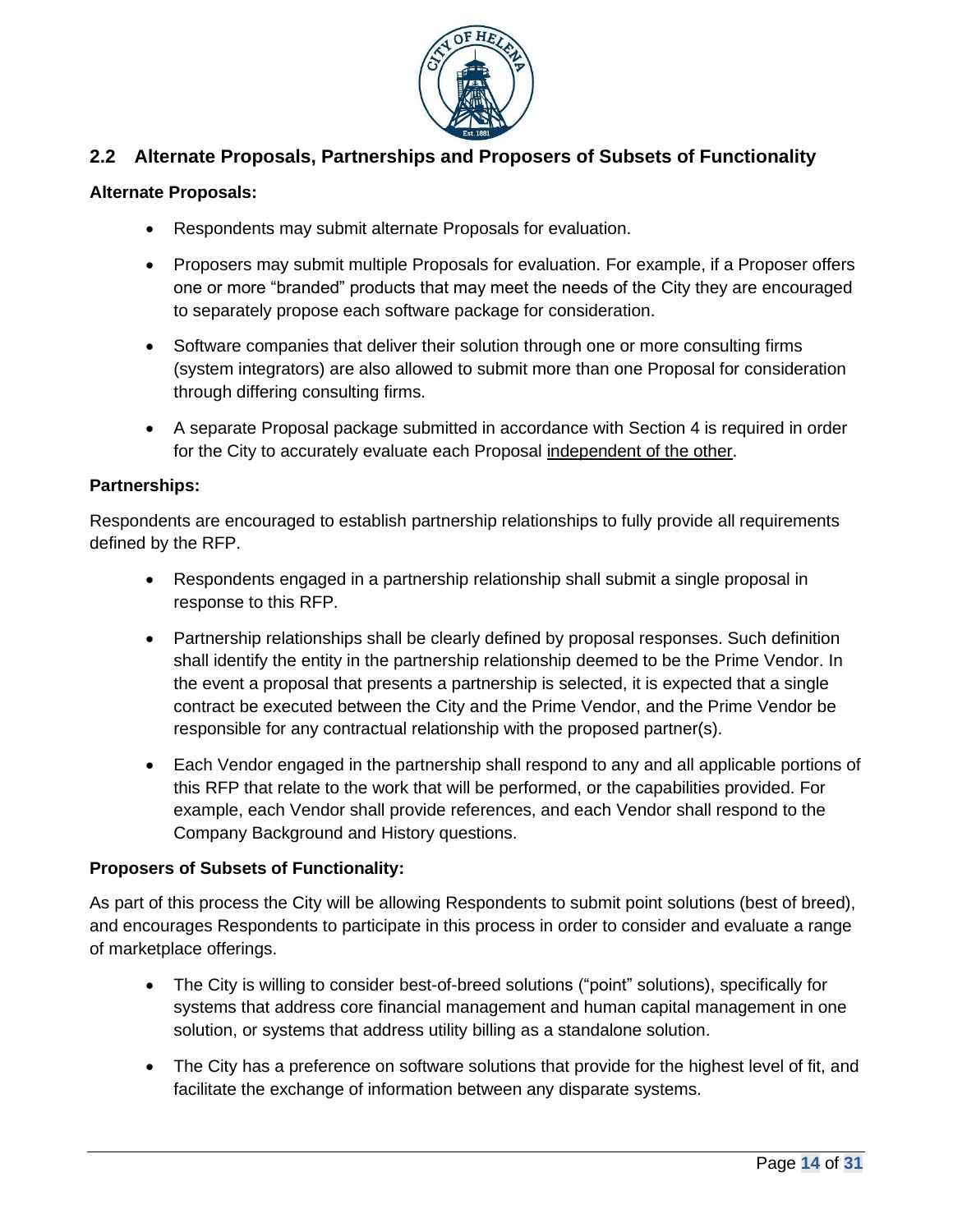

- The City will consider proposers of a subset of functionality on the relative merit of the functionality proposed based on the evaluation criteria laid forth in this RFP, and reserves the right to enter into negotiations for one or more proposers in order to achieve a "best–ofbreed" solution.
- The City reserves the right to make one or more awards to competing Offerors for subsets of functionality as a result of this RFP. In the event the City should make awards to one or more competing Offerors, it shall be expected that additional discussion will take place between the City and the Offerors to define requirements and an approach to building an integration or interface between the selected systems. In such instance, the City expects that the Offerors will work together as necessary to develop the necessary integration once one has been identified.
- Vendors responding on a subset of functionality must also respond to Tab 1 (General and Technical) and Tabs 16-17 (Interfaces and Data Conversion) of Attachment B.

# <span id="page-14-0"></span>**2.3 City and Project Staffing**

The City intends to have functional and technical resources available during Project implementation, though it is noted that the City does not anticipate dedicating staff full-time to the implementation in addition to managing their core job responsibilities. This applies to both functional resources as well as technical resources internal to the City. It is anticipated that some functional leads will serve as the functional lead, or a subject matter expert, across one or more modules – particularly within the financial modules of a future system – during the implementation process.

Staffing considerations are a consideration for the City in terms of both the implementation process as well as supporting the software once in an operations mode. Vendors are encouraged to submit questions to the City during the RFP questions period to solicit such additional information as is necessary to adequately estimate the resource commitments that would be expected of the City during implementation, and post go-live for ongoing support of the system(s). Additional resource planning will be performed based upon the selected Respondent(s).

Respondents shall clearly indicate in the proposal responses the estimated level of City resource involvement in the implementation process, in order to allow the City to perform adequate planning. The City will utilize the response to Respondents' Resource Hour Estimates in Tab 3 – Project Approach and Implementation Methodology, of Proposals as an input into the staffing plan the City develops, and requests that Respondents clearly articulate estimated staffing considerations in their responses.

# <span id="page-14-1"></span>**2.4 Deployment Model**

The City is open to considering various deployment models, and has structured the RFP to allow for the evaluation of the deployment model as but one factor in the overall procurement process. The City wishes to evaluate the greatest range of marketplace offerings feasible through this process.

The City recognizes there are many factors contributing to a comparison of cost Proposals for these various deployment methods including needed infrastructure and/or hardware costs, the potential for reduced hardware and support costs in hosted/SaaS models, a particular Proposer's approach to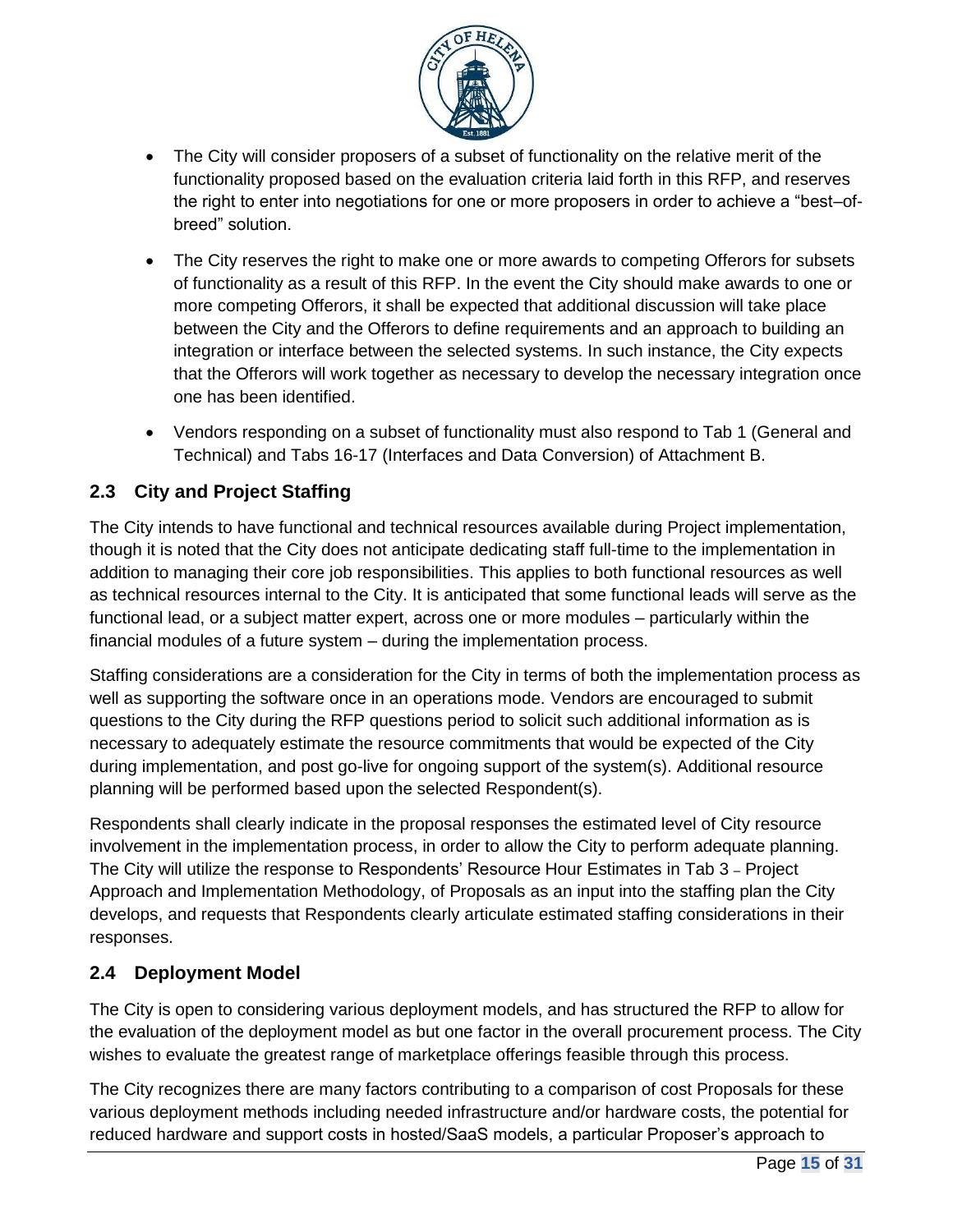

managing upgrades, and technical staffing needs. The City has a slight preference toward a Software as a Service (SaaS) deployment model, but also recognizes that the scope of this opportunity may result in the award to two or more vendors to address all functionality and the City wishes to evaluate the greatest range of available solutions in the market including those that may be locally hosted by the City. As such, the City is open to considering all deployment models in light of the breadth of functionality and available solutions in the marketplace to address those functional areas. The City will consider, in no particular order, the following deployment models:

- a. On Premise (locally hosted at the City, perpetual licenses)
- b. Software as a Service (SaaS or subscription-based models)
- c. Proposer hosted (hosted and managed by the Proposer, perpetual licenses)

Cost sheets have been provided under **Attachment C1 – Cost Worksheets** for pricing each of the deployment models.

This solicitation is not a bid process nor will it follow a lowest-priced responsive Proposal process, but will be based on most advantageous Proposal(s) utilizing the [Evaluation Criteria l](#page-22-1)isted in the RFP, including the review of life cycle costs (i.e. recurring costs, hardware, third-party licenses, etc.).

In developing proposals, Proposer's shall clearly define the proposed deployment model including the licensing model as well as any perceived benefits of the proposed model. In the event two or more products are proposed under the same proposal (e.g. through a partnership or offered by the same company) the Proposer shall clearly indicate in both the technical proposal (Attachment A, Tab 2) and cost proposal (Attachment C1) the deployment model for each proposed software product.

The City does not have a preference as to a specific hosting location, but does have a requirement toward the hosting being within the contiguous United States. Vendors are requested to specify the hosting location in proposal responses, specifically as part of Tab 9 to proposal responses (please see Attachment A for further instruction).

# <span id="page-15-0"></span>**2.5 Number of Users**

The following user counts by module contained in the table below are estimates and are provided for planning purposes only. The number of users represents the **anticipated future number of users of a new system.**

- **Departmental (Core/Power) Users:** This category of users includes those City staff that will interact with the system modules on a regular basis, and conduct core business processes within the system as power users. Such generic examples include, but are not limited to: Payroll Clerk, Financial Analyst, System Support Specialist, etc.)
- **Customer Department Users:** This category of users includes those City staff that will interact with the system modules as internal customers by either initiating transactions (e.g. entering a payment or entering a requisition), reviewing/approving transactions (e.g. reviewing leave requests, reviewing requisitions entered by a subordinate), or consuming information (e.g. reviewing departmental budget).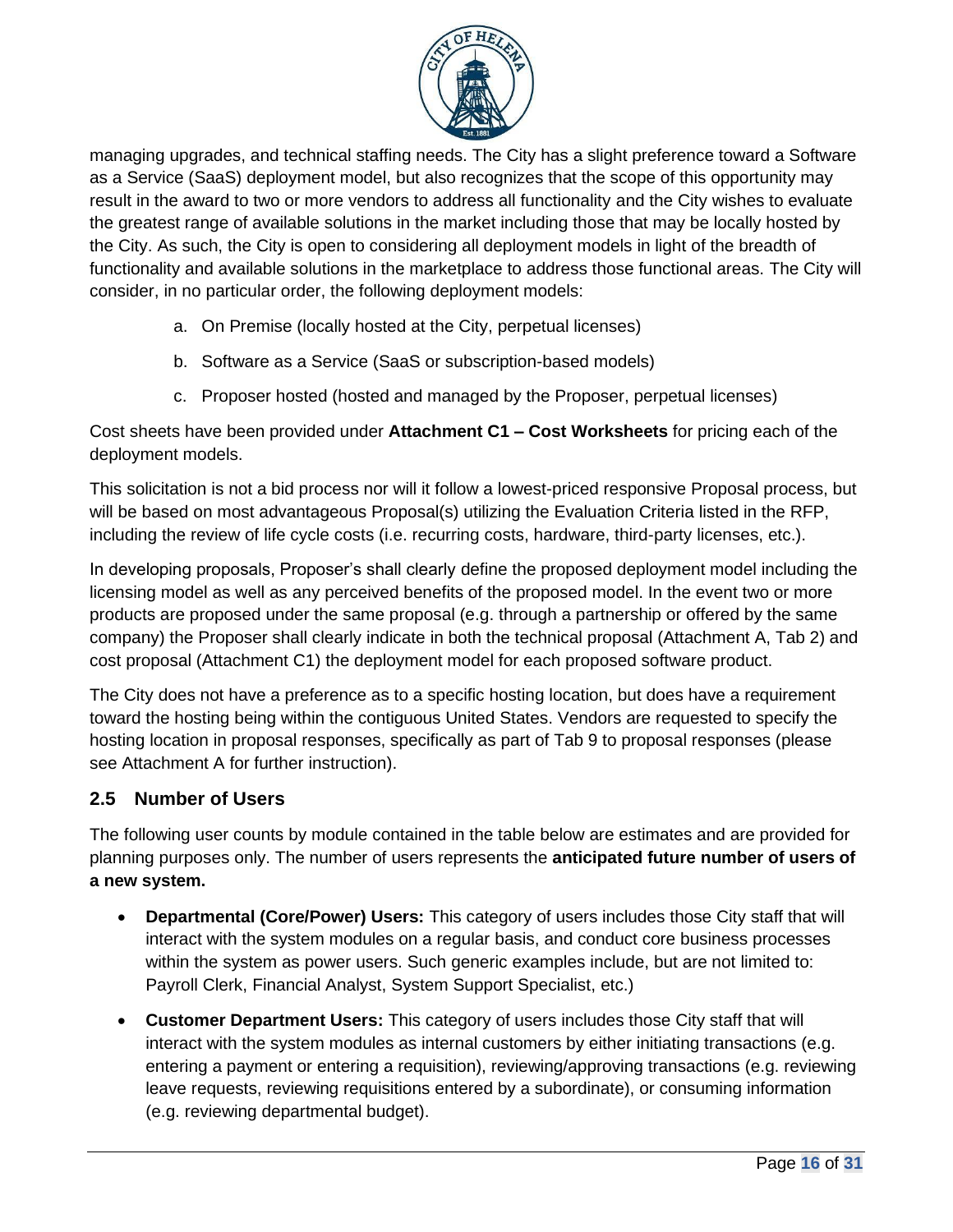

#### **Table 05: Number of Users**

| <b>Functional Area</b>                             | <b>Departmental</b><br>(Core/Power) Users | <b>Customer</b><br><b>Department Users</b> |
|----------------------------------------------------|-------------------------------------------|--------------------------------------------|
| General Ledger and Financial Reporting             | 5                                         | 40                                         |
| <b>Budget (Capital and Operating)</b>              | 5                                         | 60                                         |
| Purchasing, Requisitions, and Contracts            | 45                                        | 94                                         |
| <b>Accounts Payable</b>                            | 5                                         | 40                                         |
| Accounts Receivable and Cash Receipts              | 10                                        | 40                                         |
| Payroll                                            | 7                                         | 40                                         |
| Time and Attendance                                | 70                                        | All employees                              |
| Human Resources: Personnel Management and Benefits | 4                                         | All employees                              |
| Human Resources: Recruiting                        | 2                                         | Approx. 70                                 |
| <b>Project Accounting and Grant Management</b>     | 10                                        | 40                                         |
| <b>Fixed Assets</b>                                | 10                                        | 40                                         |
| <b>Utility Billing</b>                             | 10                                        | 40                                         |

It is anticipated that some users will use multiple modules, causing overlap in each functional area. The counts are broken down by functional area to allow Respondents to formulate responses based on each. The City estimates that:

- a. The total number of licensed regular daily users of the system (requiring the ability to add, edit, and view content) using a named-seat basis may be around 40
- b. The total number of regular daily concurrent users to be around 100 (unnamed license seats – in other words, how many people are expected to be accessing the system/module at the same time. This is in contrast to named users who have dedicated licenses tied to a unique login/user ID)
- c. The City anticipates that all employees (up to 425 during peak seasons) would have access to self-service portal functionality

# <span id="page-16-0"></span>**2.6 Potential Phasing and Target Live Dates**

The City requests that offerors provide potential phase start and target go-live dates in proposal responses per **Attachment A – Proposal Response Forms**, Tab 5. These dates should be estimates based on anticipated resource requirements and dependencies between functional areas. These dates are subject to negotiation. The City anticipates that implementation activities would begin in the July 2022. The City would like to target July 2023 as a potential go-live date for financial modules, and January 2024 as a go-live date for human resources and payroll modules. The City follows a July 1 – June 30 fiscal year.

# <span id="page-16-1"></span>**2.7 Current Applications Environment**

Central Square ERP is the primary application that supports the City of Helena and County of Lewis and Clark's financial and human capital needs. The application is administered by the vendor as it is a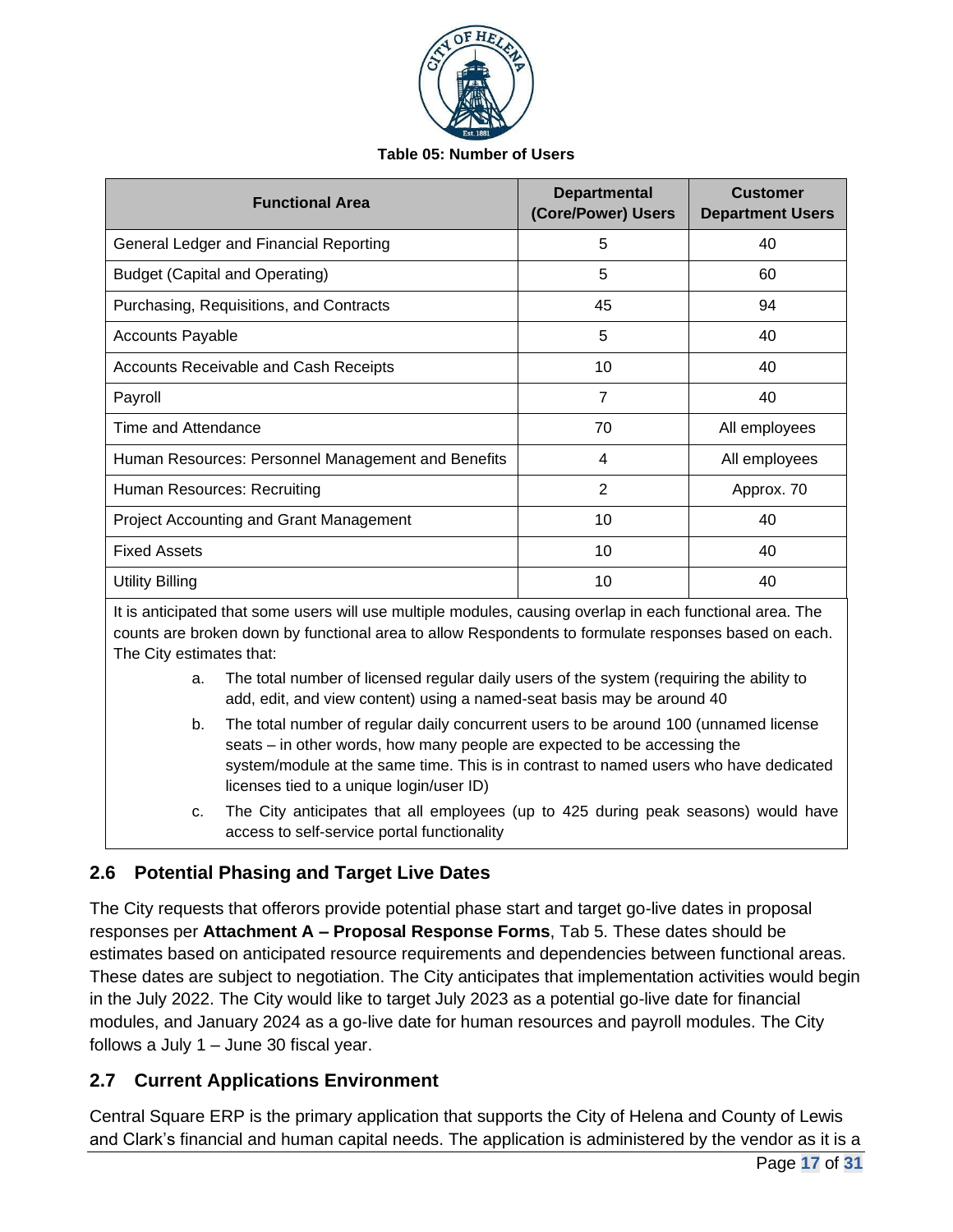

cloud-hosted solution. The City IT Division provides on-site support to both City and County staff, and makes every effort to coordinate maintenance outages and upgrades to incur minimal user impacts.

| <b>Current ERP Functions</b> |                                              |    |                                                              |
|------------------------------|----------------------------------------------|----|--------------------------------------------------------------|
| 1                            | General Ledger and Financial Reporting       |    | Human Resources: Personnel<br><b>Management and Benefits</b> |
| $\mathbf{2}$                 | <b>Budgeting (Capital and Operating)</b>     | 8  | Human Resources: Recruiting                                  |
| 3                            | Purchasing, Requisitions, and Contracts      | 9  | Time and Attendance                                          |
| 4                            | <b>Accounts Payable</b>                      | 10 | <b>Project Accounting</b>                                    |
| 5                            | <b>Accounts Receivable and Cash Receipts</b> | 11 | <b>Fixed Assets and Inventory</b>                            |
| 6                            | Payroll                                      | 12 | Utility Billing                                              |

### **Table 06: Current ERP Functions**

### **Other Major Applications**

The City also uses a wide variety of applications to provide capability and functionality in specialized areas. **Identification of any potential future system interfaces is provided in Attachment B to this RFP**.

| <b>Additional Software Applications</b> |                                |                                                                                  |
|-----------------------------------------|--------------------------------|----------------------------------------------------------------------------------|
| No.                                     | <b>Application</b>             | <b>Use/Summary</b>                                                               |
| 1                                       | Acorn                          | Learning management platform                                                     |
| $\overline{2}$                          | Karpel                         | Legal case management                                                            |
| 3                                       | <b>CityWorks</b>               | Maintenance management and permitting                                            |
| $\overline{\mathbf{4}}$                 | Cognos                         | Data analytics and reporting                                                     |
| 5                                       | <b>Dude Solutions</b>          | Facilities asset management                                                      |
| 6                                       | <b>ESRI ArcGIS</b>             | Geospatial information system (GIS)                                              |
| $\overline{7}$                          | M-File                         | Document management system (DMS)                                                 |
| 8                                       | <b>MPERRA</b>                  | Electronic filing system for Payroll records                                     |
| 9                                       | <b>MS Office</b>               | Word processing, spreadsheet, presentation, email, and<br>database functionality |
| 10                                      | <b>Naviline</b>                | Customer information system (CIS)                                                |
| 11                                      | Neptune                        | Electronic meter reading and reporting                                           |
| 12                                      | Open Edge                      | Credit card processor and software                                               |
| 13                                      | <b>TRAKIT (Central Square)</b> | Licensing software                                                               |
| 14                                      | Trello                         | Project management solution                                                      |

#### **Table 07: Additional Software Applications**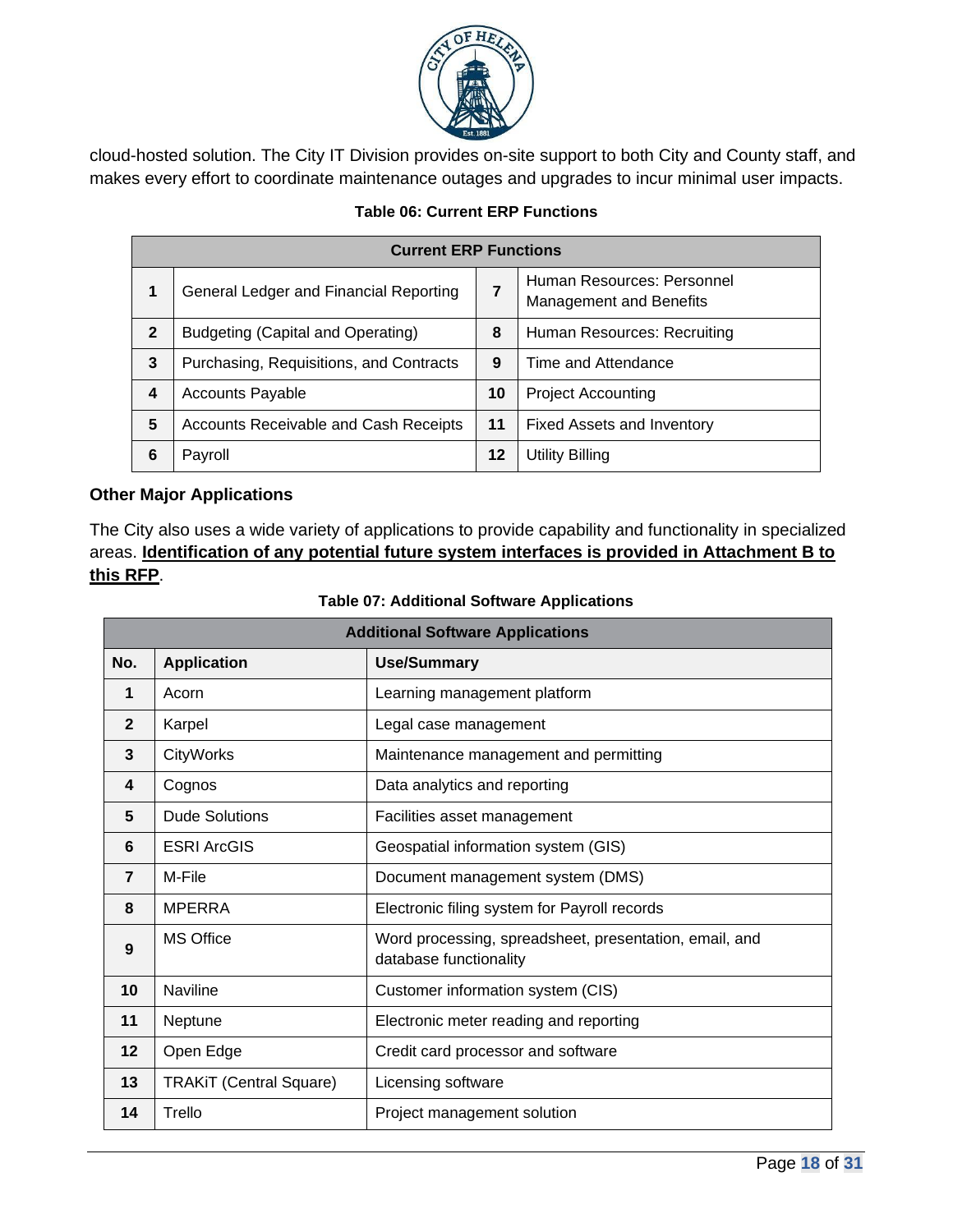

| <b>Additional Software Applications</b> |                    |                           |
|-----------------------------------------|--------------------|---------------------------|
| No.                                     | <b>Application</b> | <b>Use/Summary</b>        |
| 15                                      | Waste Works        | Solid waste management    |
| 16                                      | Xpress Bill Pay    | <b>Billing management</b> |

City IT staff provide enterprise support for applications used by City staff. Those applications housed on-premises receive direct support from IT staff prior to vendor engagement, while issues within hosted application solutions are often referred directly to the appropriate vendor unless prior experience indicates that on-premises support is a viable option. City IT staff receive electronic tickets from departmental staff for internal issues, and respond appropriately dependent upon the severity and resource availability.

As is the case with City applications, the City infrastructure is implemented and maintained by the City IT Department. This infrastructure is built on the foundation established by a 1-Gbps internet connection to the City datacenter provided by Montana Internet Corporation, with a backup internet connection of 100-Mbps provided by Spectrum Bresnan. Network connections to outlying, remote facilities are maintained using a variety of dark fiber, dedicated links, and wireless connections. Most links contain redundant signaling capacity, and standardization of the network backbone reduces the risk of inadvertent configuration errors and increases flexibility in the event of equipment failure. The perimeter security strategy is thorough and redundant in nature. Wi-Fi services are available in City facilities, and staff use a secure VPN appliance to gain remote access to City resources when working offsite.

The City datacenter houses and supports all technology assets used for City operations. It is primarily comprised of virtual servers in a high-availability service design, with a smaller number of physical servers for those applications and services not tuned for use on virtual resources. The use of VMWare ESXi on blade-server architecture with a local storage area network, attached to a remote UniTrends disaster recovery appliance, enables the City to perform operational data backups and continuity of operations. These operations are critical in the event of a loss of access to the primary datacenter, equipment failure, or natural disaster. In addition, biweekly data backups are taken to a local backup for archive and security purposes. Life cycle planning and funding for infrastructure was reported to be consistent and sufficient to meet growth needs.

City staff utilize a combination of small-profile desktop devices and laptops to perform their daily work. Surplus devices were provided to remote workers, in conjunction with access to the secure VPN for connection to local assets. This is accomplished using virtual desktop infrastructure, and enables the use of virtual computers when not on-site. This was a technology environment that was reintroduced given the need to support remote workers at the start of the ongoing pandemic, and currently supports approximately 50 users. Staff devices are replaced on a four-year life cycle, with funding remaining consistent in recent years following the recognition by executive staff and elected officials that modern technology tools are essential to the work of the City.

City and City staff have both reported extensive difficulties in maintaining reports that pull information from existing State systems, and attribute this to the loss of staff knowledge due to personnel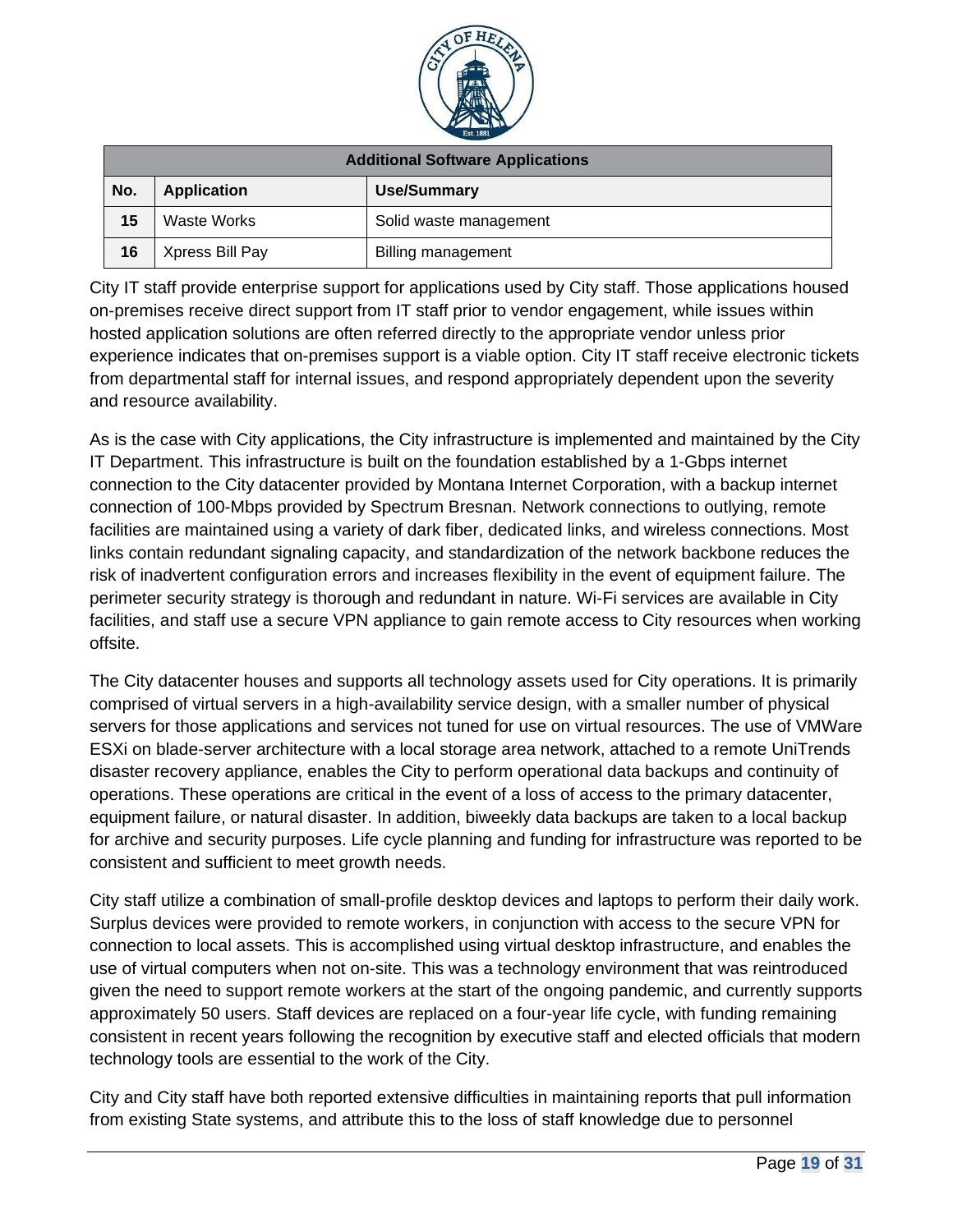

transition and lack of technology growth at the State level. Other application customizations exist and occasionally exhibit difficulties for IT staff in support of departmental staff, but the key area to examine further will be M-File. As the document management system used by the City, it will be critical to delve further into any customizations or data conversion requirements prior to implementation of a new ERP given the potential for project impacts downstream. In addition, the City is highly dependent upon obsolete, often barely-functioning macros that support numerous spreadsheet calculations, functions, and processing elements. Given the prevalence of these macros across departments, and the loss of staff knowledge related to the creation and maintenance of them, it is recommended that they be incorporated into a data dictionary for later use in project planning.

# <span id="page-19-0"></span>**2.8 Project Management Documentation**

The following information establishes the expectation of the minimum level of project management documentation to be provided by Respondents as a part of, but not exclusively, the resulting implementation services offered. As part of the implementation scope, following signing of a contract, the Selected Respondent(s) shall develop and provide the City with the following items:

- Project Management Plan: a detailed Implementation Project Plan that, at a minimum, includes the following:
	- o Objectives
	- o Deliverables and Milestones
	- o Project Schedule
	- o Resource Management Processes
	- o Scope Management Processes
	- o Schedule Management Processes
	- o Risk Management Processes
	- o Quality Management Approach
	- o Communication Management Approach
	- o Organizational Change Management Approach
	- o Status Reporting
- Data Conversion Plan
- Training Plan
- System Interface Plan
- Testing and Quality Assurance Plan
- Pre- and Post-Implementation Support Plan
- System Documentation
- Risk Register

Additional documentation about each Plan may be found in **Attachment A – Proposal Response Forms,** Tab 3, attached to this RFP.

# <span id="page-19-1"></span>**2.9 Budget**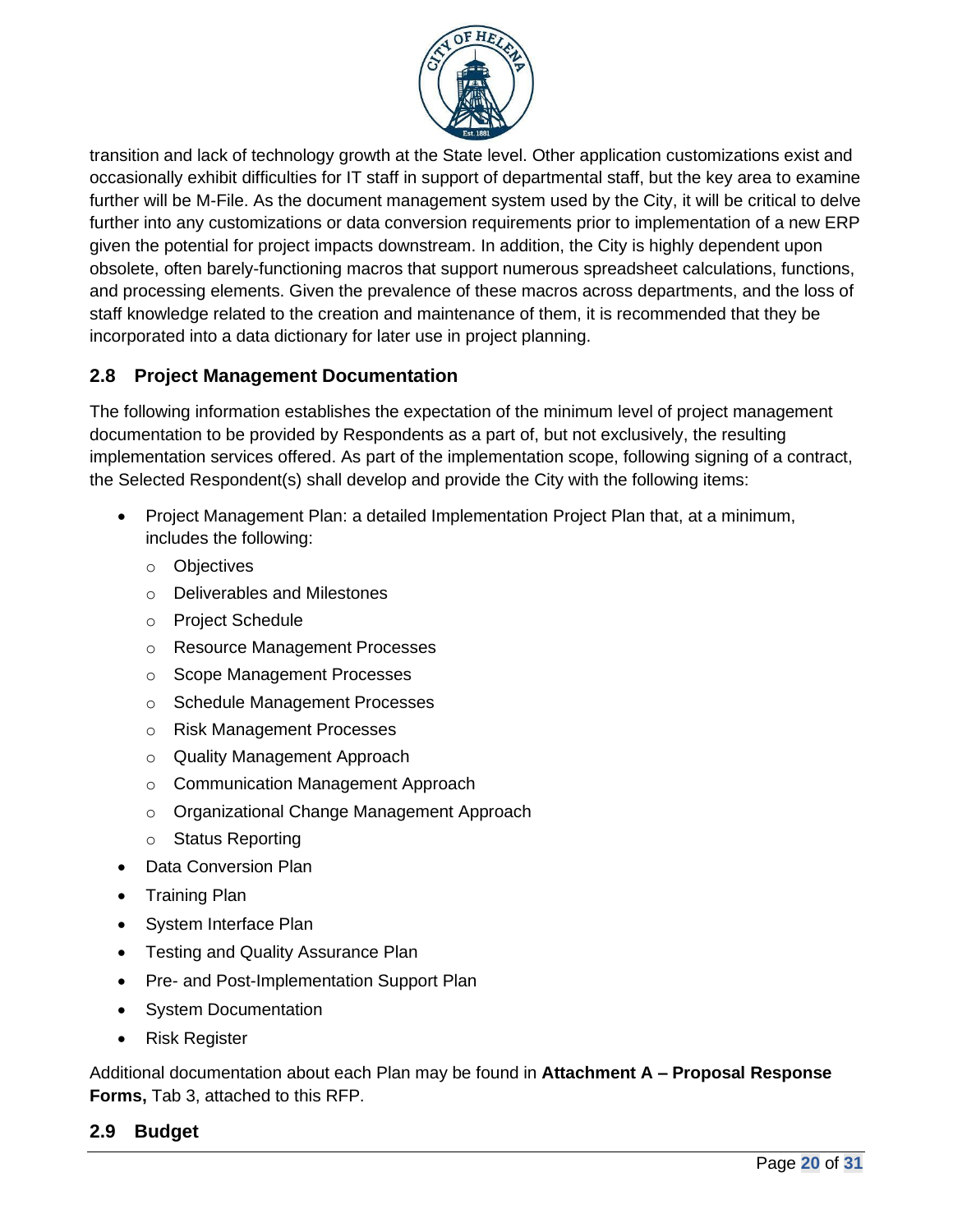

The City is committed to fully funding the one-time and recurring annual costs for the acquisition of the software (whether a licensed model or a subscription model is selected as a result of this process). The City does not have an established budget in place for this project, but intends to use the proposals received through this process to inform the budget development process. The City has performed initial, high-level estimations, for the acquisition of either an on-premise or cloud-based software solution including professional services and recurring maintenance/subscription costs. Recognizing the cost and payment differences between deployment models, a final budget will be programmed based on the results of this RFP and final contract negotiations.

The City is sensitive to the total costs, and has listed cost as one of the several evaluation criteria in the RFP; however, this is not an opportunity to identify the lowest priced solution. This RFP opportunity is being presented as a best value solicitation, and not a lowest priced proposal, opportunity.

# <span id="page-20-0"></span>**2.10 Personnel**

All of Selected Respondent's personnel providing goods and services under the contract shall possess the necessary skills, experience, and knowledge, to perform their assigned duties. In the event assigned personnel are providing non-conforming or unsuitable services, the City shall notify the Selected Respondent and provide the opportunity to rectify the deficiency. If unable to cure the nonconforming services, the Selected Respondent shall remove from the project and replace the personnel that the City deems unsuitable for the project with a resource possessing the necessary skills, experience, and knowledge, to perform their assigned duties in a satisfactory manner.

# <span id="page-20-1"></span>**2.11 Software Upgrades**

The City shall be entitled to any and all upgraded versions of the software covered in the contract that becomes available from the Selected Respondent. Such upgrades shall be provided at no cost to the City so long as a valid maintenance and support agreement, or if applicable software as a service licensing agreement, is in place.

### <span id="page-20-2"></span>**2.12 Performance Review**

The Respondent may be required to meet with the City's Project Manager not less than once per quarter to conduct a performance review of the Respondent. These meetings will be either in person at City offices, or via teleconference or web-conference. This performance review will include a review of the pricing, delivery performance, customer service, and improving operational efficiencies.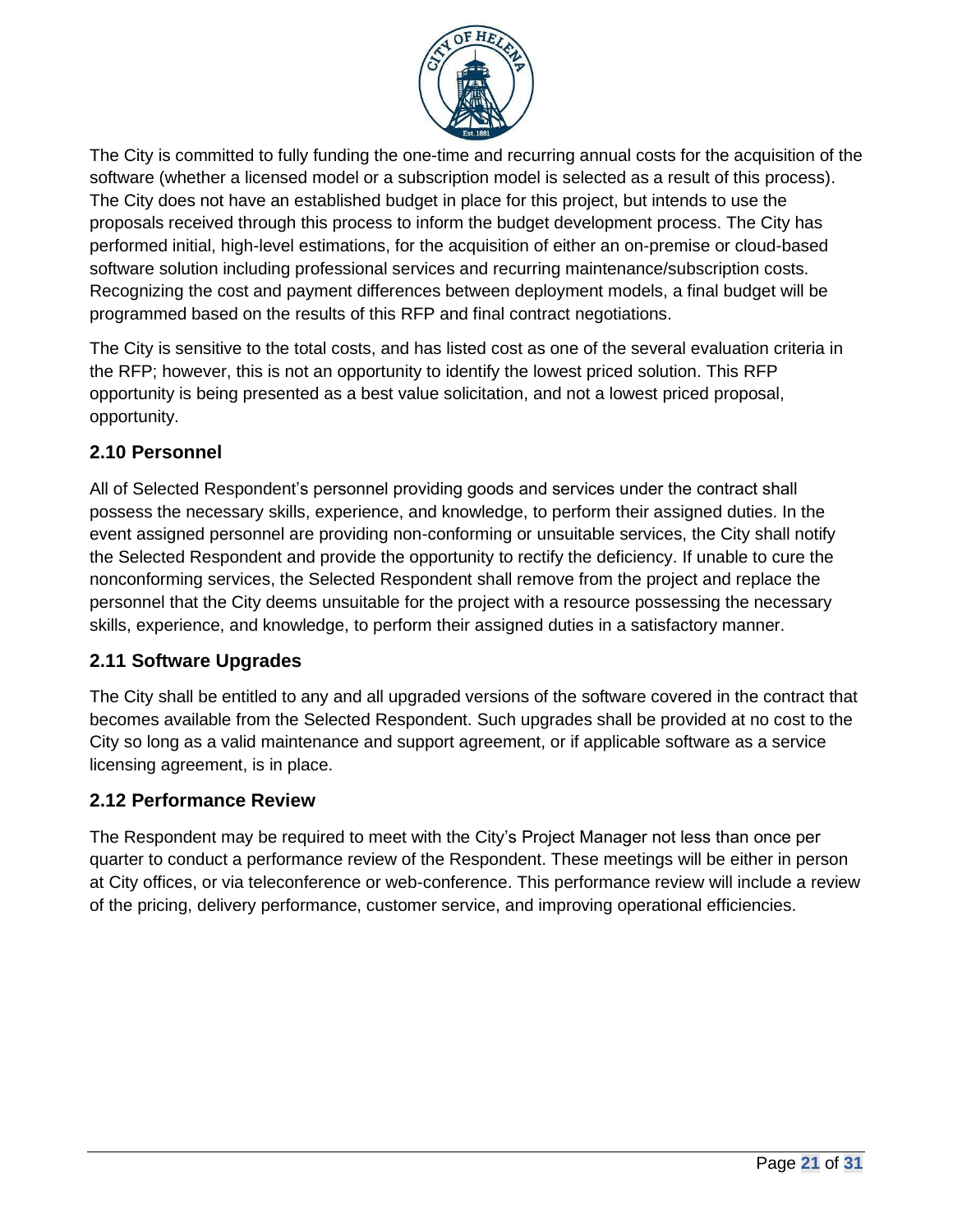

# <span id="page-21-0"></span>3 **Proposal Evaluation and Award**

### <span id="page-21-1"></span>**3.1 Evaluation Process**

The following subsection outlines the intended proposal evaluation process the City has identified. The City reserves the right to deviate from this process at its own discretion, and to (i) negotiate any and all elements of the RFP, (ii) amend, modify, or withdraw the RFP, (iii) revise any requirements under the RFP, (iv) require supplemental statements of information from any Respondent, (v) extend the deadline for submission of Proposals, (vi) cancel, in whole or part, this RFP if the City deems it is in its best interest to do so, (vii) request additional information or clarification of information provided in any Proposal without changing the terms of the RFP, (viii) award this project in whole or in part to a vendor other than the highest scoring vendor based on the determination of the best overall value and/or fit for the City, and/or (ix) waive any portion of the selection process in order to accelerate the selection and negotiation with the top-ranked Respondent. The City may exercise the foregoing rights at any time without notice and without liability to any Respondent, or any other party, for expenses incurred in the preparation of responses hereto or otherwise.

- a. **Vendor Shortlist:** The City Evaluation Committee will initially review and evaluate each Proposal received to determine the Proposer's ability to meet the requirements of the City. The evaluation criteria described in [Section 3.3](#page-22-0) will be the basis for evaluation. The Evaluation Committee will determine the Respondents best suited to meet the needs of the City based on the scoring of the evaluation criteria. These Vendors will form the Vendor Shortlist.
- b. **Vendor Demonstrations**: The City, at its sole discretion, reserves the right to have system demonstrations with those Respondents on the Vendor Shortlist, or any other Respondent. Demonstrations may be conducted at City offices, subject to then-current public health guidance. Demonstrations will involve a scripted demonstration. The schedule, scripts, and demonstration requirements will be provided with the invitation to participate in demonstrations. A Pre-Demonstration Vendor Teleconference will take place for those Vendors that have been shortlisted, and Respondents will have an opportunity to review the format of the demonstrations and ask questions related to procedure and specific demonstration scenarios. Vendors that are invited to participate in demonstrations are advised that the provided scripts must be strictly adhered to while presenting. Optional modules or functionality shall not be presented if they fall outside the scope of requested functionality or that functionality which has been proposed by the Respondents. The proposed version of the software must be shown, and must not include any software that is under development or in beta testing. Evaluation Committee members will view the demonstrations, and additional City staff may also be in attendance to observe and provide informal feedback.
- c. **Reference Checks:** The City may employ a process of contacting references provided through Respondents' proposals. This process may include teleconference meetings, web conferences, and in-person meetings with references. The City reserves the right to conduct reference checks at any point in the evaluation process, and to contact other known users of the proposed system(s) beyond just those references provided.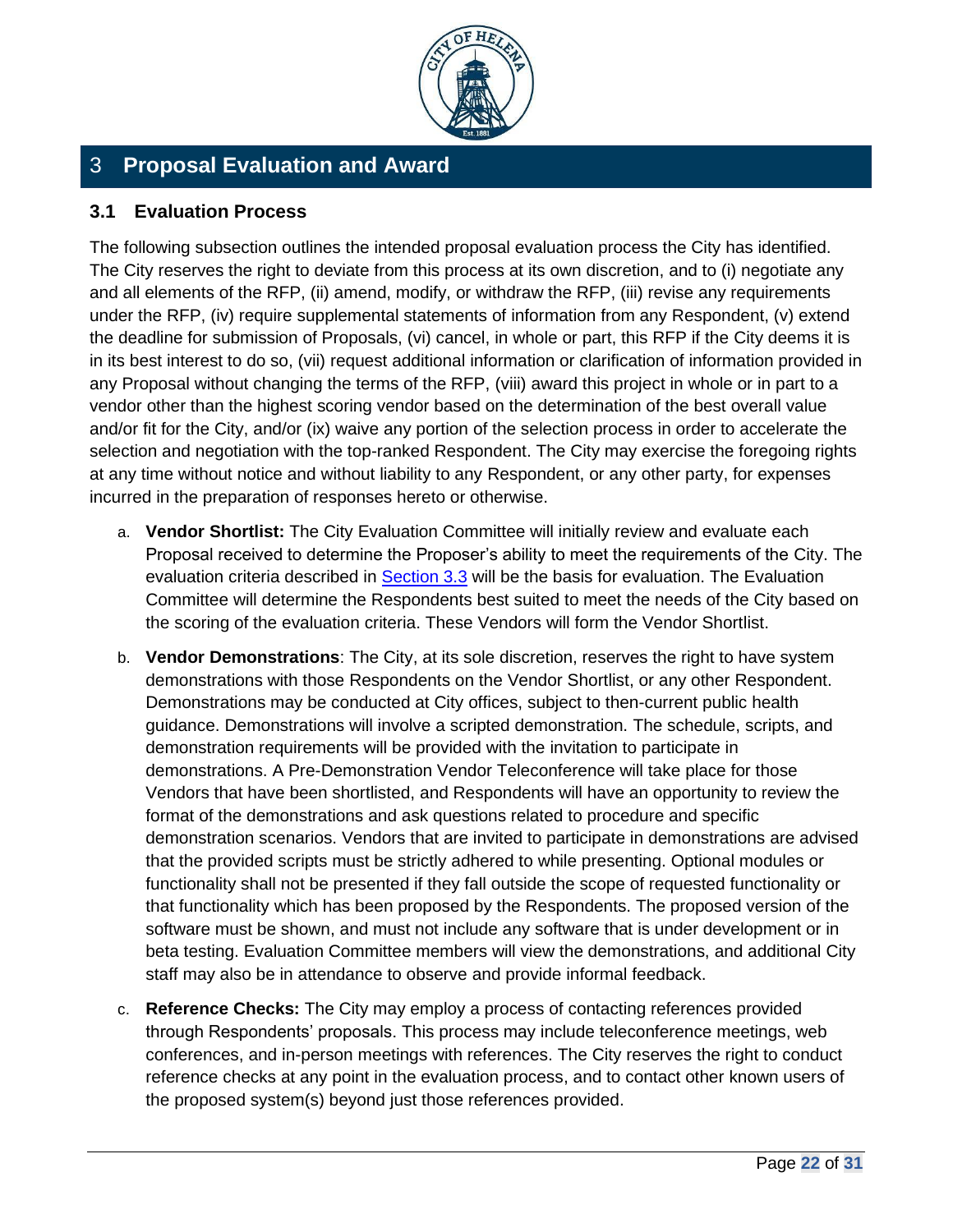

d. **Best and Final Offer and Request for Clarification:** A Best-and-Final-Offer process may be initiated if it is determined to be in the best interest of the City. Such process may be initiated following the identification of the Vendor Shortlist or at any other evaluation process step. Additional processes of scope and cost clarification may be employed as part of the evaluation process if it is deemed to be in the City's best interest.

# <span id="page-22-0"></span>**3.2 Clarification and Discussion of Proposals**

The City may request clarifications and conduct discussions with any Respondent that submits a Proposal, including requesting additional information. The City reserves the right to select the Proposal or Proposals that it believes is the most responsive as determined by the City Evaluation Committee, which will best serve the City business and operational requirements, considering the evaluation criteria set forth below. Respondents shall be available for a system demonstration to City staff on dates specified in [Table 02](#page-6-1) or as otherwise requested by the City if selected for system demonstrations. Failure of a Respondent to respond to such a request for additional information, clarification, or system demonstrations may result in rejection of the Proposal. The initial evaluation may be adjusted because of a clarification under this section. The City reserves the right to waive irregularities in the Proposal content or to request supplemental information from Respondents.

# <span id="page-22-1"></span>**3.3 Evaluation Criteria**

As described in the preceding Evaluation process sub-section, the City intends to follow a cumulative approach to scoring based on key evaluation activities (e.g. scoring is conducted in a progressive manner, following various steps in the process). The City hereby reserves the right to evaluate, at its sole discretion, the extent to which each Proposal received compares to the stated criteria. Vendor proposals shall be evaluated in accordance with the following criteria, subject to variation at the sole discretion of the City:

**3.3.1 Short-List Identification:** The City intends to utilize the criteria presented in Table 08 following the Evaluation Team's review of Proposals.

| <b>Criteria</b> | <b>Description</b>                                                                                                                                                                                                                                                   | <b>Points</b> |
|-----------------|----------------------------------------------------------------------------------------------------------------------------------------------------------------------------------------------------------------------------------------------------------------------|---------------|
| Functionality   | This criterion considers but is not limited to the following:                                                                                                                                                                                                        |               |
|                 | The vendor's written responses to the Functional and Technical<br>$\bullet$<br>Requirements for proposed functional areas and overall<br>software solution.<br>The ability for the proposed software to integrate with the City<br>$\bullet$<br>systems environment. | 35            |
|                 | This criterion considers but is not limited to the following:                                                                                                                                                                                                        |               |
| Technical       | Alignment of the proposed software to the City's preferred<br>technical specifications.<br>The vendor's written response to each Potential Interface.<br>The level of integration among proposed functional areas.<br>$\bullet$                                      | 15            |
| Approach        | This criterion considers but is not limited to the following:                                                                                                                                                                                                        | 25            |

#### **Table 08: Short-List Identification Criteria**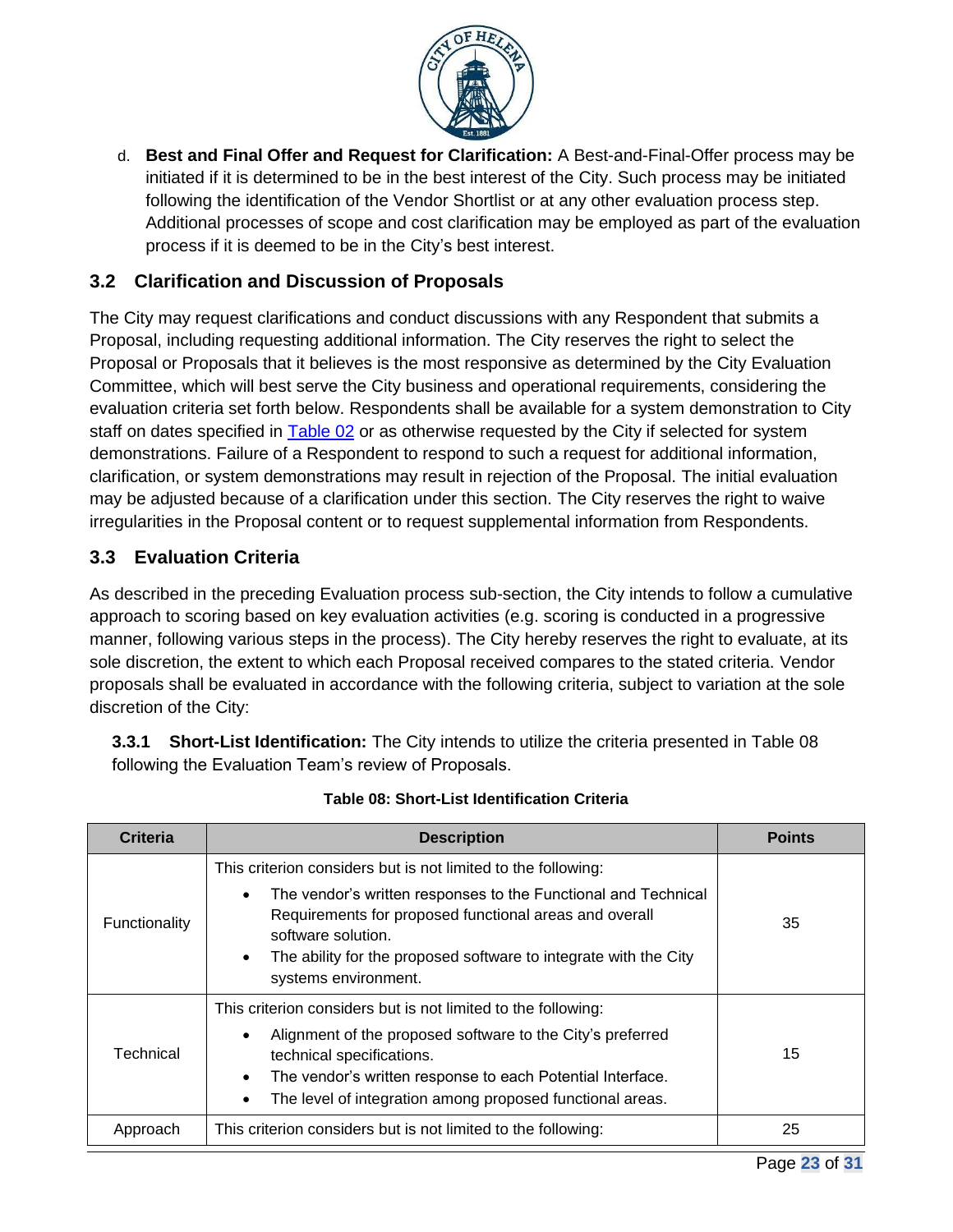

| <b>Criteria</b>                 | <b>Description</b>                                                                                                                                                                                                                                                                                                                                                                                                                                                                                                                                                                                                           | <b>Points</b> |
|---------------------------------|------------------------------------------------------------------------------------------------------------------------------------------------------------------------------------------------------------------------------------------------------------------------------------------------------------------------------------------------------------------------------------------------------------------------------------------------------------------------------------------------------------------------------------------------------------------------------------------------------------------------------|---------------|
|                                 | The described approach to implement an enterprise system to<br>$\bullet$<br>achieve the City's goals and objectives.<br>The alignment of the proposed implementation timeline to the<br>$\bullet$<br>City's desired timeline.<br>The distribution of implementation tasks among City and<br>$\bullet$<br>vendor teams.<br>The proposed resources hours among City and vendor teams.<br>$\bullet$<br>The vendor's approach to key implementation tasks including<br>$\bullet$<br>but not limited to data conversion, testing, and training.<br>The vendor's planned ongoing support and maintenance<br>$\bullet$<br>services. |               |
| Vendor<br>Experience            | This criterion considers but is not limited to the following:<br>The vendor's experience delivering the services requested in<br>$\bullet$<br>the RFP.<br>The vendor's experience with similar implementations for<br>comparable organizations.<br>The vendor's experience deploying comparable interfaces to<br>the City's related applications.                                                                                                                                                                                                                                                                            | 20            |
| Proposed<br>Staff<br>Experience | This criterion considers but is not limited to the following:<br>The experience of named staff delivering services requested in<br>the RFP.<br>The experience of named staff with similar implementations for<br>$\bullet$<br>comparable organizations.<br>The qualifications of named staff to deliver the services<br>$\bullet$<br>requested in the RFP with a focus on business process<br>optimization.                                                                                                                                                                                                                  | 5             |

**3.3.2 Finalists Identification:** The City intends to utilize the criteria presented in Table 09 following the demonstrations by Short-List vendors.

### **Table 09: Finalist Identification Criteria**

| <b>Criteria</b>               | <b>Description</b>                                                                                                                                                                                                                      | <b>Points</b> |
|-------------------------------|-----------------------------------------------------------------------------------------------------------------------------------------------------------------------------------------------------------------------------------------|---------------|
| Functionality<br>Demonstrated | This criterion considers new information learned through vendor<br>demonstrations including but not limited to the demonstrated user<br>interface and the alignment of demonstrated functionality with<br>preferred business processes. | 15            |
| Technical<br>Capabilities     | This criterion considers new information learned through the<br>Technical Discussion as part of vendor demonstrations as well as<br>other sessions.                                                                                     | 5             |
| Approach<br><b>Discussion</b> | This criterion considers new information learned through the<br>Implementation Approach Discussion as part of vendor<br>demonstrations as well as other sessions.                                                                       | 5             |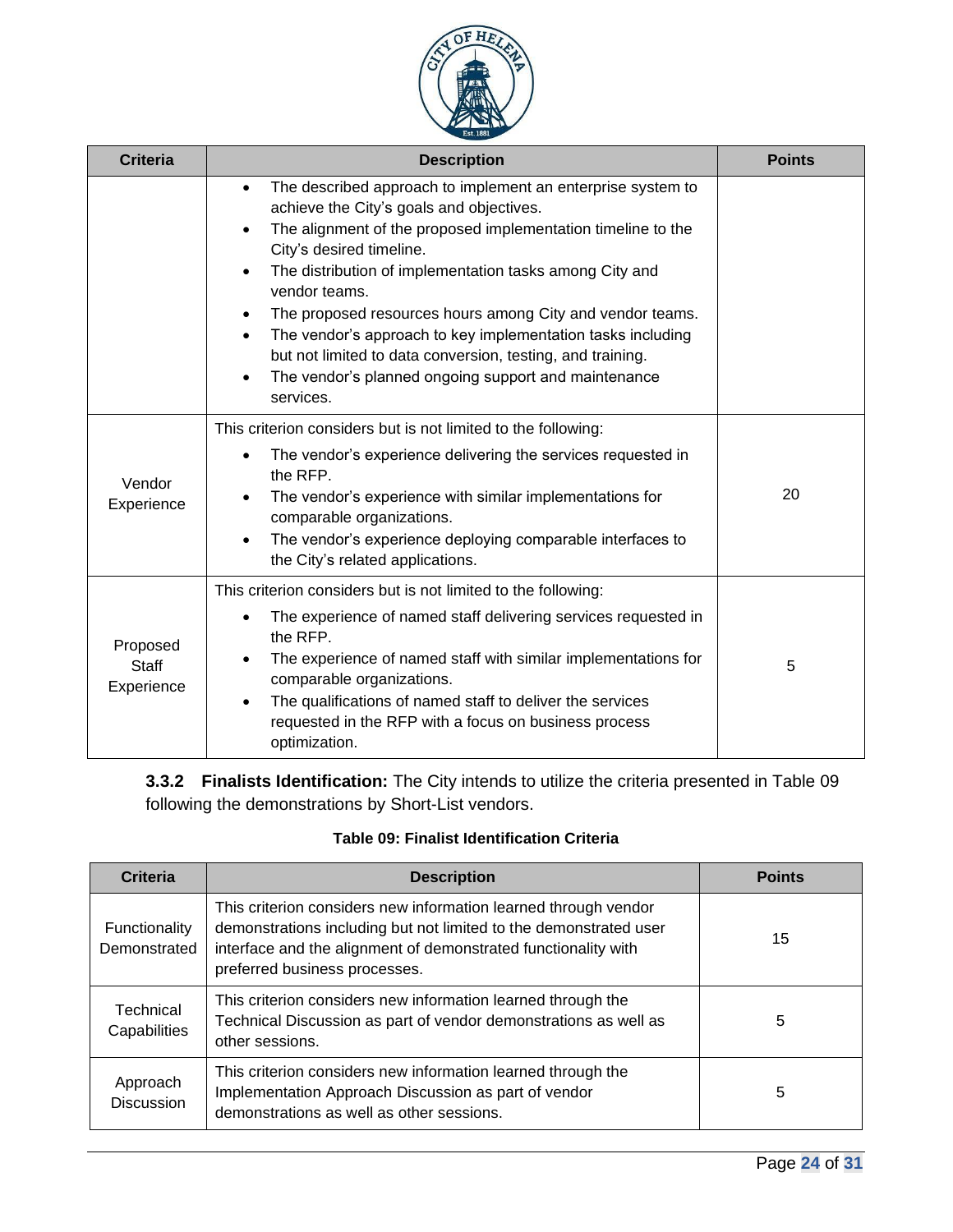

| <b>Criteria</b>                 | <b>Description</b>                                                                                                                                         | <b>Points</b> |
|---------------------------------|------------------------------------------------------------------------------------------------------------------------------------------------------------|---------------|
| Experience<br><b>Discussion</b> | This criterion considers new information learned through the<br>Company Overview Discussion as part of vendor demonstrations as<br>well as other sessions. |               |

**3.3.3 Preferred Vendor Identification:** The City intends to utilize the criteria presented in Table 10 following the completion of reference checks and any site visit.

| <b>Criteria</b>          | <b>Description</b>                                                                                                                                                                                                                                                                                                                                            | <b>Points</b> |
|--------------------------|---------------------------------------------------------------------------------------------------------------------------------------------------------------------------------------------------------------------------------------------------------------------------------------------------------------------------------------------------------------|---------------|
| Reference<br>Feedback    | This criterion considers the feedback received from references related to<br>the vendor's performance in the implementation including meeting<br>project objectives and timelines, as well as the knowledge, skills, and<br>experience of implementation staff; capabilities of the software; and<br>ongoing vendor performance with support and maintenance. | 20            |
| Comparable<br>References | This criterion considers the relevance of references related to<br>organization size and location, structure of the organization, entity type<br>(e.g. City/town/village), comparable scope, similar software version, and<br>deployment model.                                                                                                               | 10            |

#### **Table 10: Preferred Vendor Identification Criteria**

**3.3.4 Cost Point Allocation:** The City will evaluate cost proposals based upon this criteria. Cost points will be applied at the timing in the evaluation process as may determined by the Evaluation Team. The City reserves the right to review cost proposals at any stage in the process to ensure pricing is within internal budget planning ranges. Cost points may be refined or replaced in the event of a subsequent Request for Clarification or Request for Best and Final Offer (BAFO).

#### **Table 11: Cost Point Criteria**

| <b>Criteria</b> | <b>Description</b>                                                                                                                                                                                                                                                                                                                                                                                                                                                                                                                                                                                                                                                                          | <b>Points</b> |
|-----------------|---------------------------------------------------------------------------------------------------------------------------------------------------------------------------------------------------------------------------------------------------------------------------------------------------------------------------------------------------------------------------------------------------------------------------------------------------------------------------------------------------------------------------------------------------------------------------------------------------------------------------------------------------------------------------------------------|---------------|
|                 | This criterion considers, as applicable, the price of the software licensing,<br>services, and terms of any offered ongoing maintenance and support<br>(including applicable service level agreements, disaster recovery, etc.)<br>proposed in response to the information solicited by this RFP. Respondents<br>will be evaluated on their pricing scheme, as well as on their price in<br>comparison to the other proposers.                                                                                                                                                                                                                                                              |               |
| Cost            | In evaluating cost, the City may evaluate on a fully loaded ten year cost of<br>ownership. Fully loaded is defined to include (but is not limited to): software<br>purchase and implementation costs; ongoing support and service costs;<br>hardware costs; and associated hardware support costs. The City reserves<br>the right to add their own estimates of the costs (including any anticipated<br>savings) associated with the required level of internal staffing (business<br>users and IT staff) for implementation and for ongoing support, hardware<br>and overhead costs and savings, and may rely on the Respondent's<br>resource estimates as a basis for their calculations. | 40            |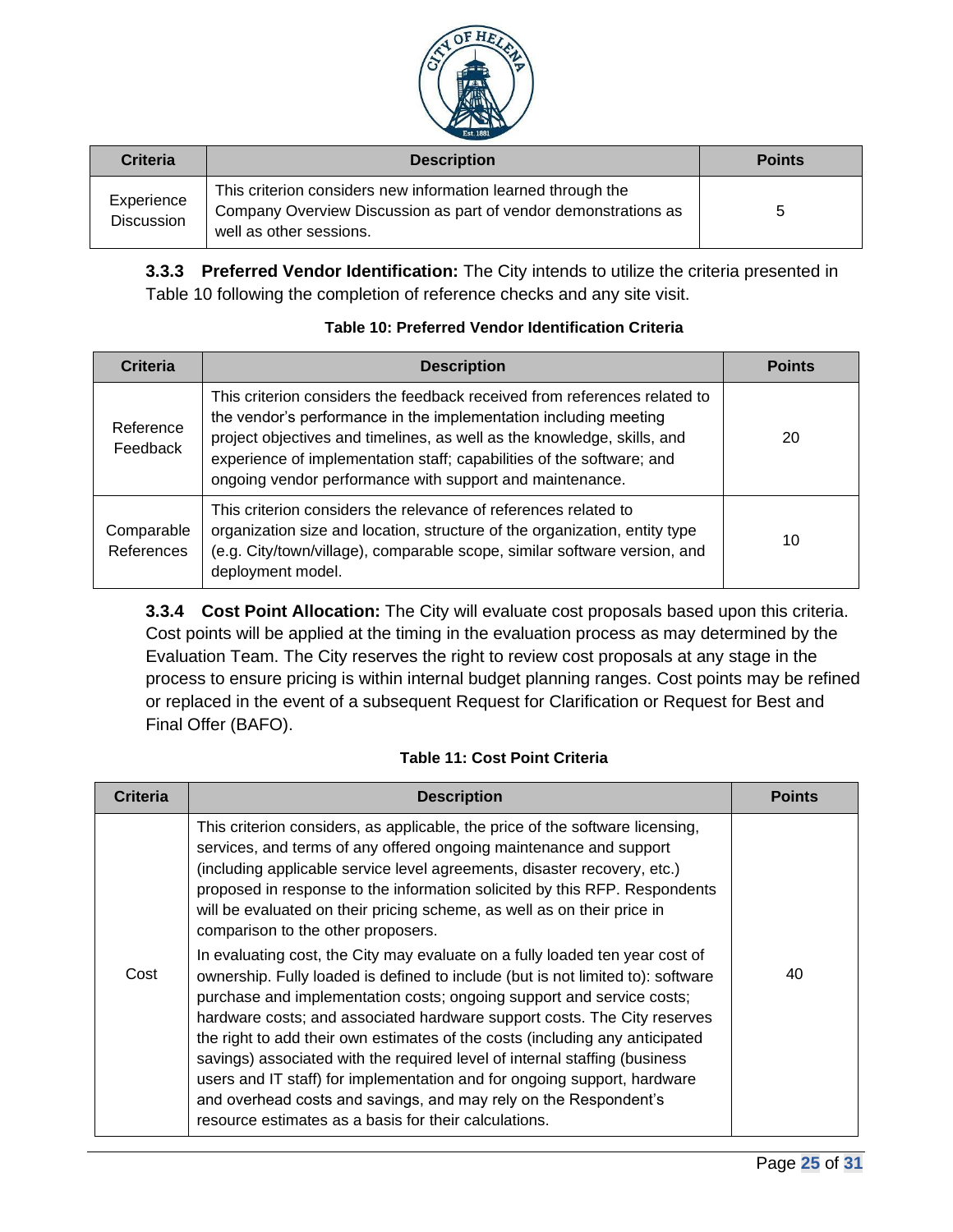

| <b>Criteria</b> | <b>Description</b>                                                                                               | <b>Points</b> |
|-----------------|------------------------------------------------------------------------------------------------------------------|---------------|
|                 | Vendors of point solutions will be compared against other proposals for the<br>respective functional area group. |               |

# <span id="page-25-0"></span>**3.4 No Obligation, Right of Rejection, and Multiple Award**

The inquiry made through this RFP implies no obligation on the part of the City. This RFP does not constitute an offer or a contract with any Respondent or other party. The City reserves the right to reject any or all Proposals, in whole or in part, and to waive any informality in proposals received, deemed to be in the best interest of the City or to accept or reject all or any part of any Proposal. Proposals deemed to be received from debarred or suspended Vendors will be rejected. The City may reject any Proposal that is not responsive to all of the material and substantial terms, conditions, and performance requirements of this RFP. The City further reserves the right to award all, part, or none of the components/functional areas included in this RFP. In addition, the City reserves the right to make one or more awards to competing Respondents for subsets of functionality as a result of this RFP. The City also reserves the right to refrain from making an award if it determines it to be in its best interest. The City reserves the right to abandon the Project and/or to re-advertise and solicit other Proposals. The City reserves the right to create a Project of lesser or greater expense than described in this RFP or the respondent's reply, based on the component prices or scope submitted. The City reserves the right to cancel this solicitation or to change its scope if it is considered to be in the best interest of the City.

# <span id="page-25-1"></span>**3.5 Offer Held Firm**

Unless otherwise specified, all proposals submitted shall be valid for a minimum period of 180 calendar days following the date established for receiving proposals. At the end of the 180 calendar days the proposal may be withdrawn at the written request of the proposer. If the bid/proposal is not withdrawn at that time, it remains in effect until an award is made or the solicitation is cancelled.

# <span id="page-25-2"></span>**3.6 Contract Negotiation**

After final evaluation, the City may negotiate with the Respondent(s) of the highest-ranked Proposal. If any Respondent fails to negotiate in good faith, the City may terminate negotiations and negotiate with the Respondent of the next highest-ranked Proposal or terminate negotiations with any or all Respondents. If contract negotiations are commenced, they may be held at City office locations or via teleconference. If contract negotiations are held, the Respondent will be responsible for all of Respondent's costs including, without limitation, its travel and per diem expenses and its legal fees and costs.

### <span id="page-25-3"></span>**3.7 Failure to Negotiate**

If the selected Respondent:

- 1. Fails to provide the information required to begin negotiations in a timely manner
- 2. Fails to negotiate in good faith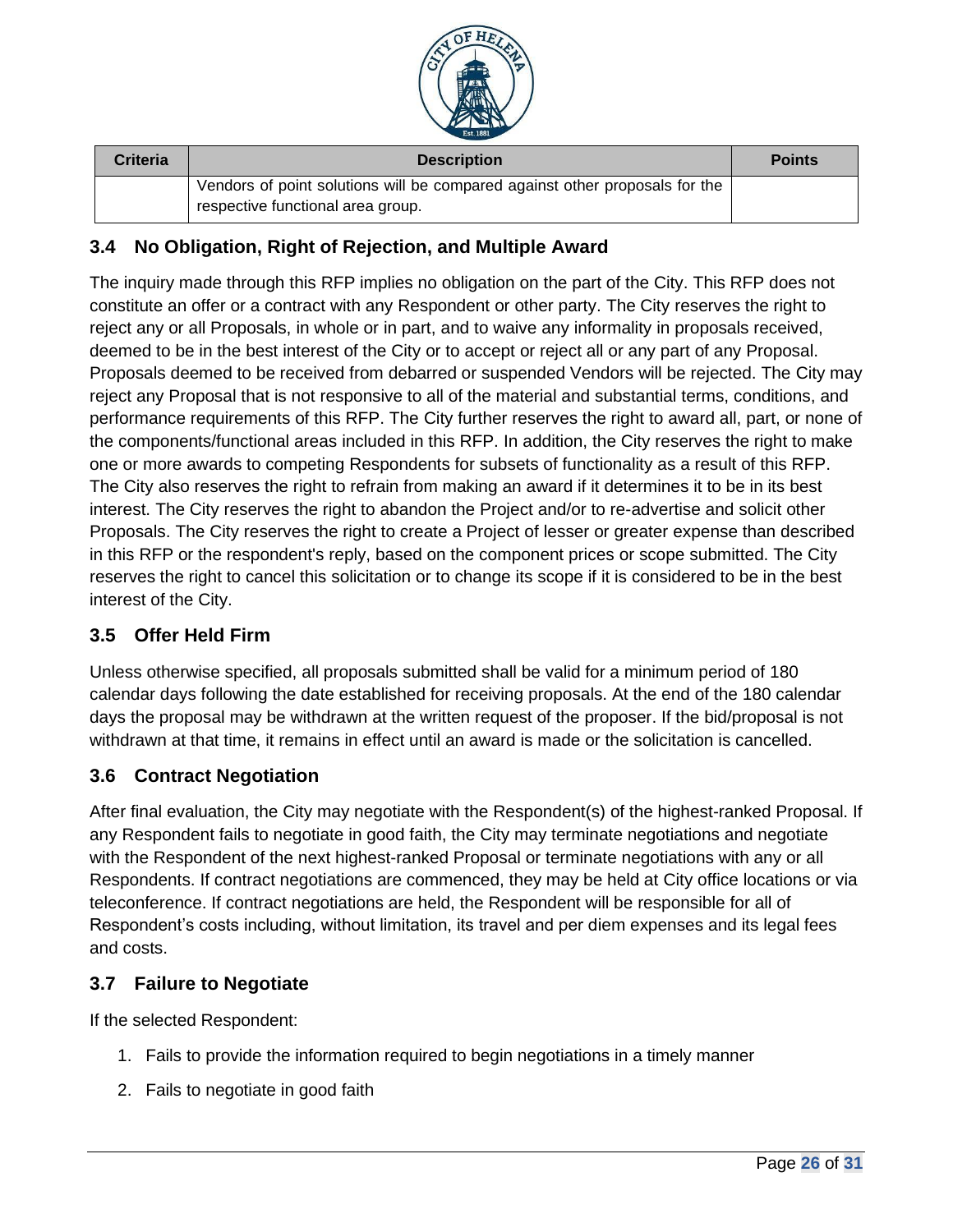

- 3. Indicates it cannot perform the contract within the designated timeframes or within budgeted funds available for the Project
- 4. If the Respondent and the City, after a good-faith effort, cannot come to terms; then

The City may terminate negotiations with the Respondent initially selected and commence negotiations with the next highest-ranked Respondent. At any point in the negotiation process, the City may, at is sole discretion, terminate negotiations with any or all Respondents.

# <span id="page-26-0"></span>**3.8 Contract Type**

The contract resulting from this RFP shall be in form and content satisfactory to the City and shall include, without limitation, the terms and conditions provided for in this RFP and any sample agreement provided by the City, and such other terms and conditions as the City deems necessary and appropriate. The resulting contract from this RFP shall be a not-to-exceed based contract, subject to the Payment Terms identified in Attachment C2 for the various cost types. The standard of performance for the contract resulting from this RFP shall be in accordance with the highest applicable standards in the financial information software industry. The initial contract price will be based on prices submitted by the Selected Respondent, subject to contract negotiations with the City, and shall remain firm for the initial term of the contract. Price adjustments may be negotiated at the request of either party in the extension periods with mutual agreement of the parties.

# <span id="page-26-1"></span>**3.9 Contract Approval**

The City's obligation will commence only following the parties' execution of the Contract. The City will not be responsible for any work done or expense incurred by the Selected Respondent or any subcontractor, even such work was done or such expense was incurred in good faith, if it occurs prior to the Contract start date set by the City.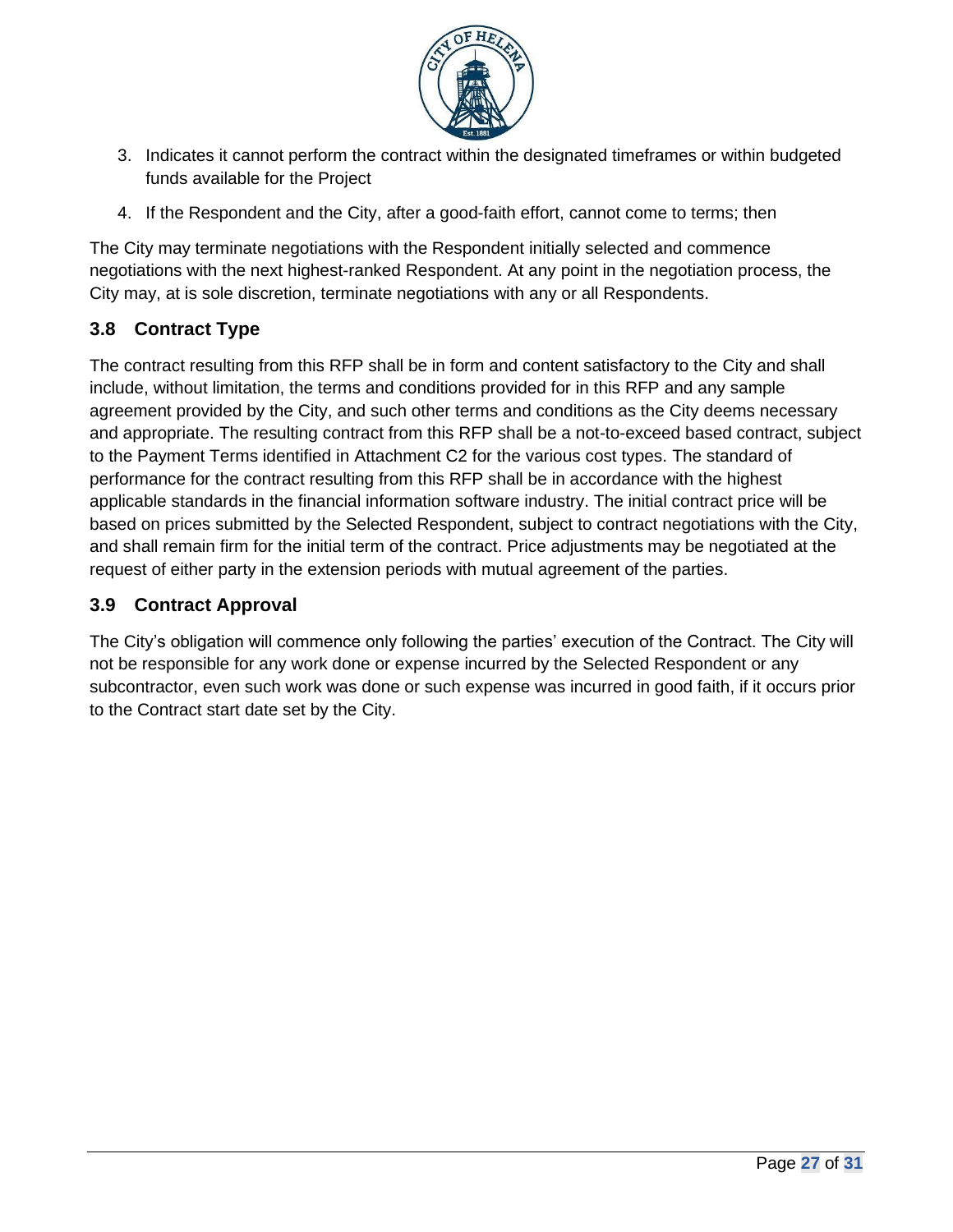

# <span id="page-27-0"></span>4 **Submittal Response Format**

### <span id="page-27-1"></span>**4.1 General Instructions**

The following instructions must be followed by Respondents submitting Proposals. Offers that do not comply with all instructions contained herein may be disqualified:

- 1. **Deadline:** The deadline for Proposal submissions is established in [Section 1.5.](#page-6-1) It will be the sole responsibility of the Respondent to submit its Proposal to the City before the closing deadline.
- 2. **Hard Copy Proposals:** Respondents shall submit one (1) version of the Technical Proposal and one (1) version of the Price Proposal in separate three-ring binders with tab separators or otherwise under separate cover, clearly marked "Original.", as well as four (4) copies of the proposal under similar format. Technical Proposals shall not include extraneous marketing materials.
- 3. **Email Proposals:** No emails will be accepted for proposal submission.
- 4. **Electronic Media Proposal File Formats and Naming:** Respondents shall submit along with the hard copy proposals, one (1) electronic version of the Technical Proposal and one (1) electronic version of the Price Proposal on separate removable devices (e.g., thumb drive). The following table provides the required file formats and naming conventions for the electronic media files.

| <b>Proposal Section</b>                                                                                                                  | <b>Recommended File</b><br><b>Naming Convention</b>              | <b>Required File Format</b>                                                      |
|------------------------------------------------------------------------------------------------------------------------------------------|------------------------------------------------------------------|----------------------------------------------------------------------------------|
| <b>Technical Proposal</b><br>(Inclusive of Attachments A & B, and any<br>Exhibits/Attachments)                                           | "( <u>Proposer Name</u> )"<br><b>Technical Proposal</b>          | All files combined into one (1)<br>searchable Adobe PDF                          |
| Attachment B - Functional and<br><b>Technical Requirements</b>                                                                           | "(Proposer Name) Proposal<br>Response to Attachment B"           | To be submitted in Microsoft Excel<br>format, in addition to above PDF<br>format |
| <b>Price Proposal</b><br>(Inclusive of Attachments C1 and C2,<br>Respondent's Standard Travel and Expense<br>Policy, and any Appendices) | "( <i>Proposer Name</i> )" Price<br>Proposal                     | All files combined into one (1)<br>searchable Adobe PDF                          |
| Attachment C1 - Cost Worksheets                                                                                                          | "( <i>Proposer Name</i> ) Proposal<br>Response to Attachment C1" | To be submitted in Microsoft Excel<br>format, in addition to above PDF<br>format |

#### **Table 12: Proposal Naming and File Formats**

5. **Amendment of Proposals:** Respondents may amend Proposals prior to the deadline set for receipt of Proposals. In the event an Addenda is issued and a Respondent has previously submitted a Proposal in response to this RFP, the Respondent shall notify the City via email of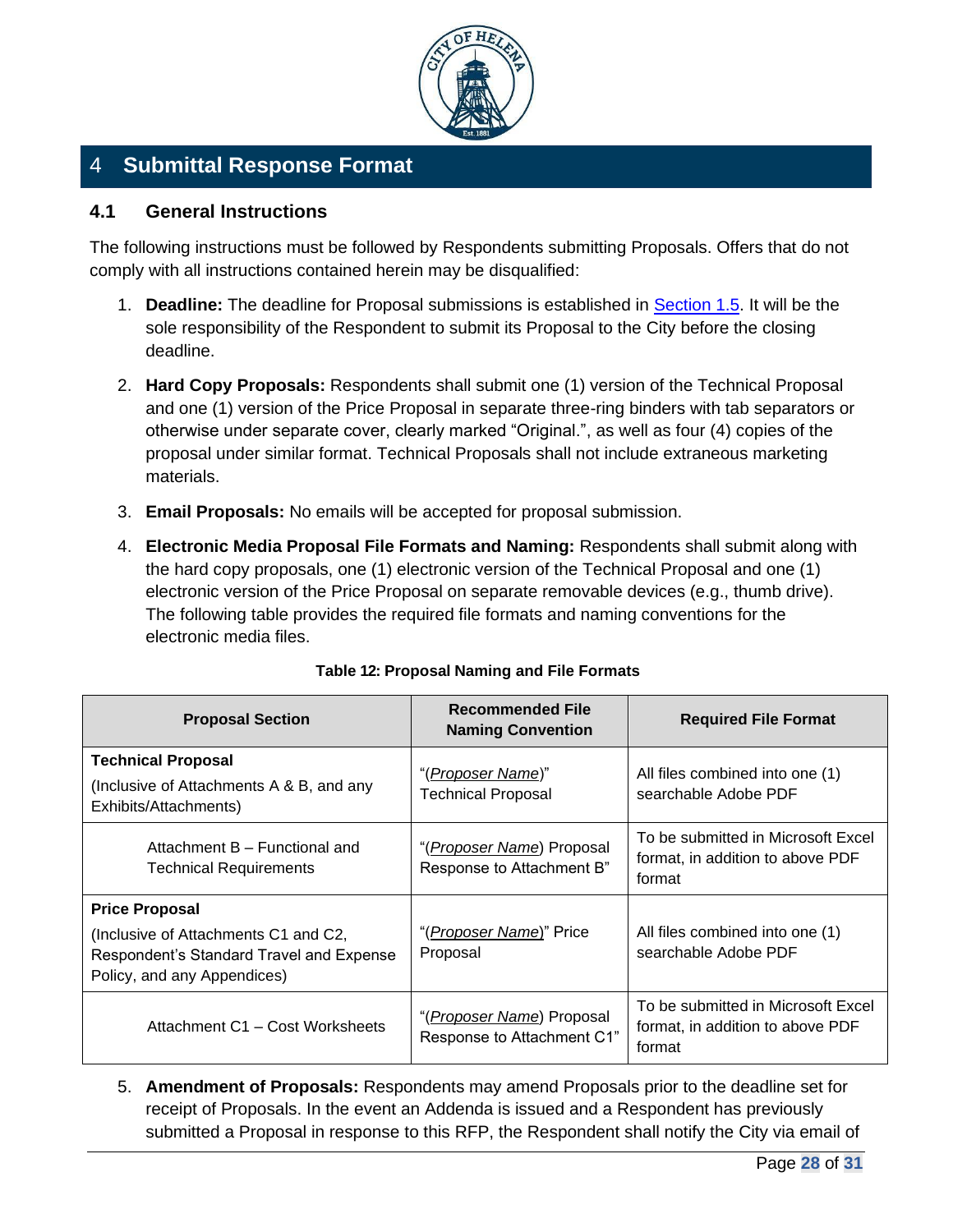

the need to submit an amendment, and clearly outline the reasons in writing. No amendments will be accepted after the deadline unless they are in response to a request of the City.

6. **Delivery/Mailing Instructions:** Sealed Proposals shall be clearly labeled on the outside of the packaging with the RFP Title and RFP Number. The mailing address for Proposals is contained in the following table.

#### **Table 13: Proposal Mailing Addresses**

| <b>Mailing Address</b>                   |
|------------------------------------------|
| <b>Tyler Weingartner/Project Manager</b> |
| City of Helena                           |
| 316 N. Park Ave.                         |
| <b>Helena, MT 59623</b>                  |

7. Except for trade secrets and confidential information that the Respondent identifies as proprietary, all Proposals will be open for public inspection after the contract award.

### <span id="page-28-0"></span>**4.2 Technical Proposal Organization Guidelines**

Respondents are instructed to insert the completed Tab forms **(Attachment A – Proposal Response Forms)** in the corresponding Tab sections as a part of their response to the Technical Proposal. **The City expects that Respondents will include additional proposal content beyond simply completing the forms and worksheets provided through this RFP.** The following table contains the organization guidelines for Proposal responses.

| Proposal Tab No. | <b>Technical Proposal Section</b>               |
|------------------|-------------------------------------------------|
| Tab 1            | Company Introduction                            |
| Tab 2            | Software Solution                               |
| Tab 3            | Project Approach and Implementation Methodology |
| Tab 4            | Key Proposed Personnel and Team Organization    |
| Tab 5            | <b>Project Schedule</b>                         |
| Tab 6            | System and Application Architecture             |
| Tab 7            | Data Conversion Plan                            |
| Tab 8            | Security and Software Hosting                   |
| Tab <sub>9</sub> | Testing and Quality Assurance Plan              |
| Tab 10           | Training Plan                                   |
| Tab 11           | References                                      |
| Tab 12           | Sample Contracts, Warranty, and Escrow          |

**Table 14: Technical Proposal Organization Guidelines**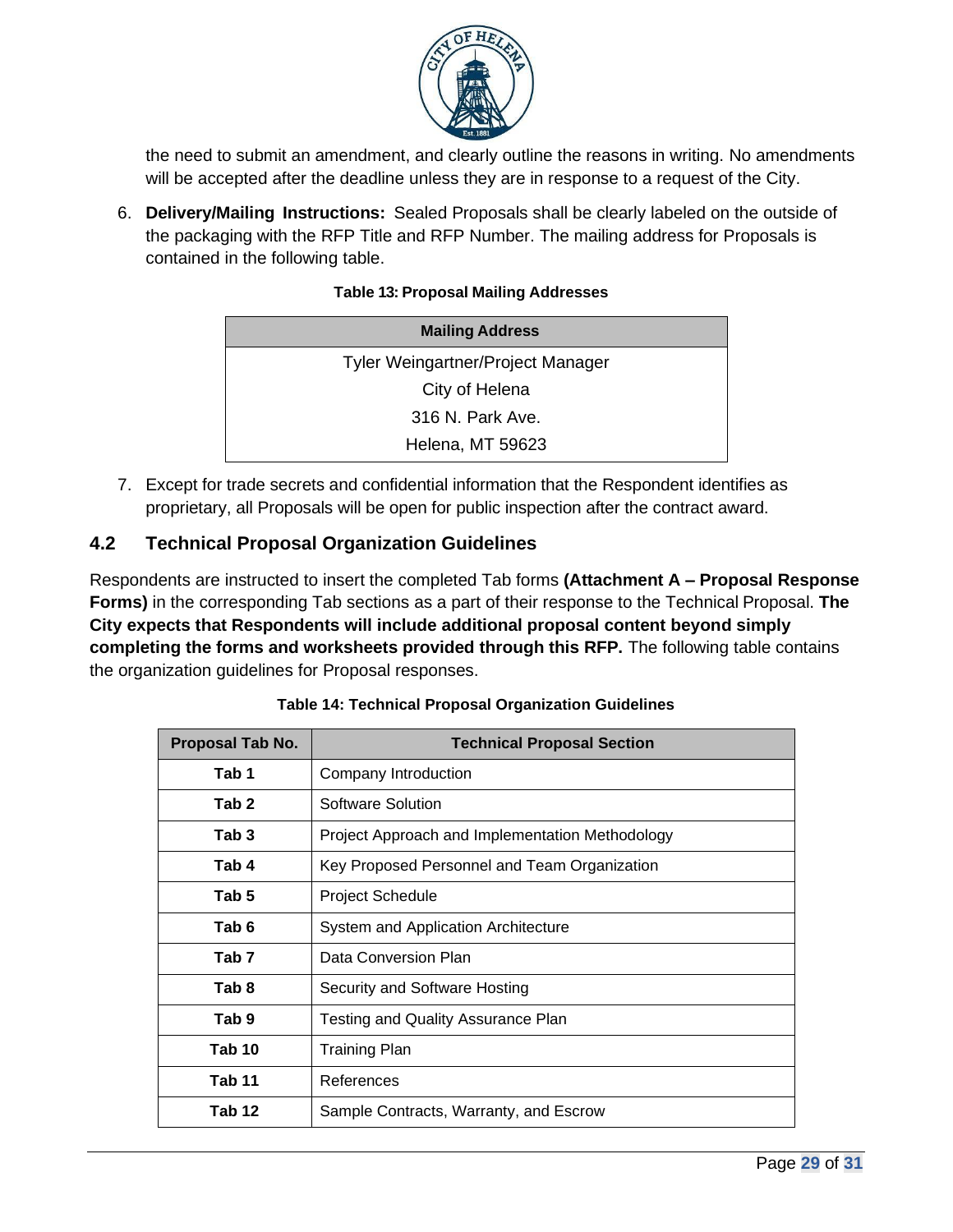

| Proposal Tab No. | <b>Technical Proposal Section</b>                     |
|------------------|-------------------------------------------------------|
| Tab 13           | Exceptions to Project Scope and Contract Terms        |
| Tab 14           | <b>Functional and Technical Requirements Response</b> |

### <span id="page-29-0"></span>**4.3 Content for Tabs 1 – 14**

#### **a) Tabs 1 – 13**

Attachment A – Proposal Response Forms is a Word document that provides detailed instructions and requirements for the Proposer as it relates to the documents to be submitted as their RFP response and Services required for the Project. Proposers are instructed to organize Proposals in a tabbed format and to insert the completed Tab forms (**Attachment A – Proposal Response Forms**) in the corresponding Tabs as a part of their response to the Proposal. In addition to the information captured through the questions and tables in **Attachment A – Proposal Response Forms**, Proposers are requested to provide complementary narrative information, diagrams, and images to help substantiate and support their proposal response to each Tab section. Proposers are directed to **Attachment A – Proposal Response Forms**, which includes forms, tables, and questions that are be completed by the Proposer and inserted into each applicable tab of the RFP response (Tab  $1 - 13$ ).

#### **b) Tab 14**

**Attachment B – Functional and Technical Requirements/Capabilities** is an Excel document that provides detailed requirements and capabilities related to software features and functions, as well as potential interfaces and data conversion requirements. This tab is to include Proposer's response as detailed in **Attachment B – Functional and Technical Requirements/Capabilities,** which is an Excel document to be filled out by the Proposer. Proposers are to provide **Attachment B** in both Excel format, and also in PDF format appended to the responses to **Attachment A** Tabs 1- 13. Proposal Supplements Any Proposer-submitted materials or documentation not specifically requested through this RFP may be included as Supplements to the Proposal as identified in Table 12.

#### **c) Attachment D**

City has included as Attachment D to the RFP a sample Agreement for Professional Services that would be expected to be used for the resulting contract with Proposer. Proposer to provide any deviations or exceptions to the sample Professional Services Agreement language proposed by the City. Each item to be listed along with the requested alternative language for review by the City.

If no deviations taken, state as such. Substantive exceptions to the City's terms, submitted after the date and time established for the submittal of Proposals, will not be considered.

### <span id="page-29-1"></span>**4.4 Price Proposal**